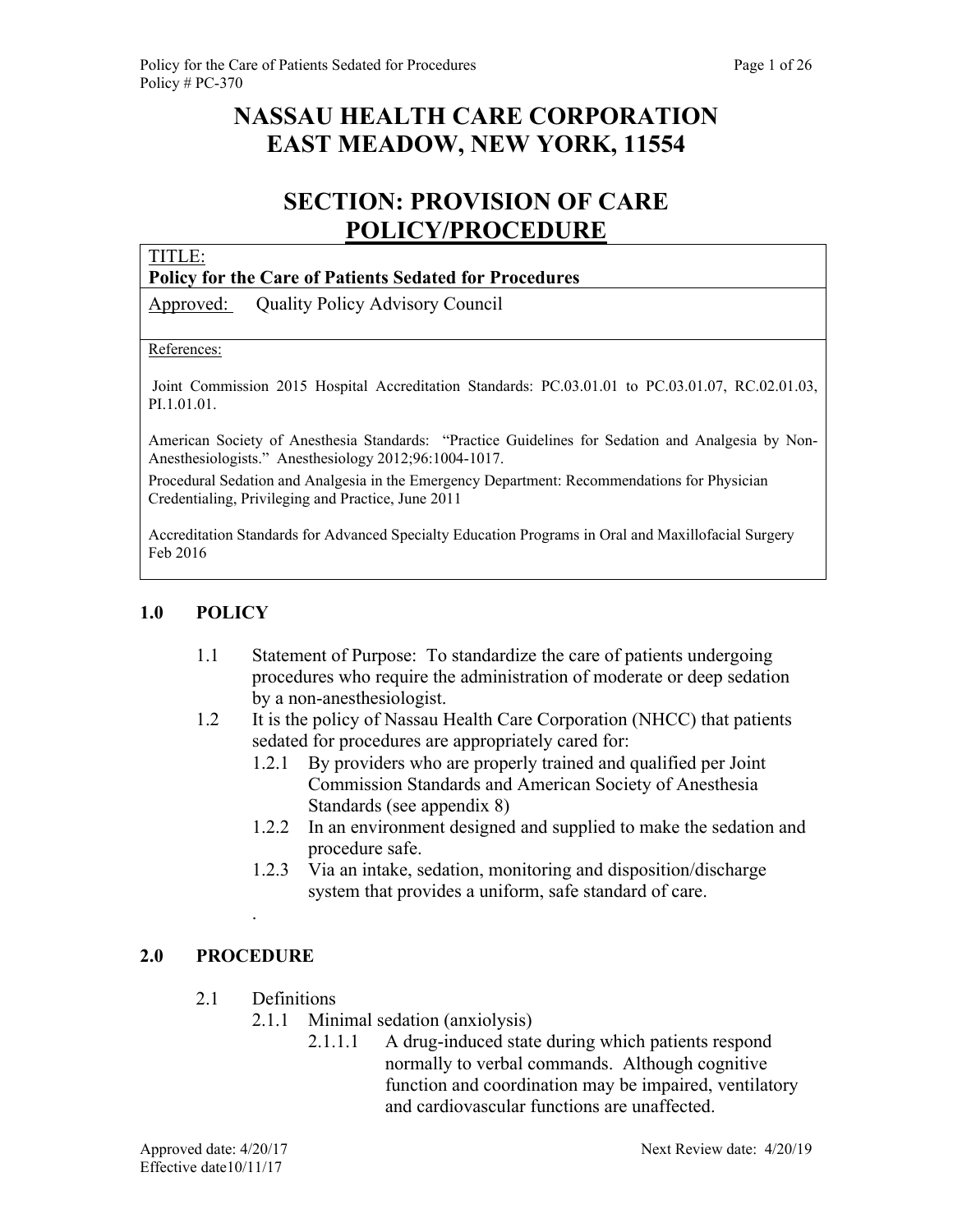- 2.1.2 Moderate (conscious) sedation/analgesia A drug-induced depression of consciousness during which patients respond purposefully to verbal commands either alone or accompanied by light tactile stimulation. No interventions are required to maintain a patent airway, and spontaneous ventilation is adequate. Cardiovascular function is usually maintained. The difference between analgesia and moderate sedation is the **intent.** With moderate sedation there is the intent to produce an altered mental state, for the performance of a procedure, as opposed to analgesia (for relief of pain without intentional production of altered mental state such as sedation)
- 2.1.3 Deep sedation/analgesia A drug-induced depression of consciousness during which patients cannot be easily aroused but respond purposely following repeated or painful stimulation. The ability to independently maintain ventilatory function may be impaired. Patients may require assistance in maintaining a patent airway and spontaneous ventilation may be inadequate. Cardiovascular function is usually maintained.
- 2.1.4 Anesthesia Consists of general anesthesia and spinal or major regional anesthesia. It does not include local anesthesia. General anesthesia is a drug-induced loss of consciousness during which patients are not arouse able, even by painful stimulation. The ability to independently maintain ventilatory function is often impaired. Patients often require assistance in maintaining a patent airway, and positive pressure ventilation may be required because of depressed spontaneous ventilation of drug-induced depression of neuromuscular function. Cardiovascular function may be impaired.

## 2.2 **PROCESS**

#### 2.2.1 INCLUSION **AND EXCLUSION CRITERIA**

- 2.2.1.1 This policy applies to all inpatients and outpatients of NHCC who:
- 2.2.1.2 Receive sedative/analgesic medication by the intravenous route to enable a diagnostic or therapeutic procedure, and/or
- 2.2.1.3 Receive moderate or deep sedation, by any route, including oral, intramuscular and per rectum, to enable a diagnostic or therapeutic procedure.

## 2.2.2 This policy does **not** apply to:

- 2.2.2.1 Patients who receive oral medications designed to produce anxiolysis only (inpatient or outpatient).
- 2.2.2.2 Patients who are not undergoing a diagnostic or therapeutic procedure.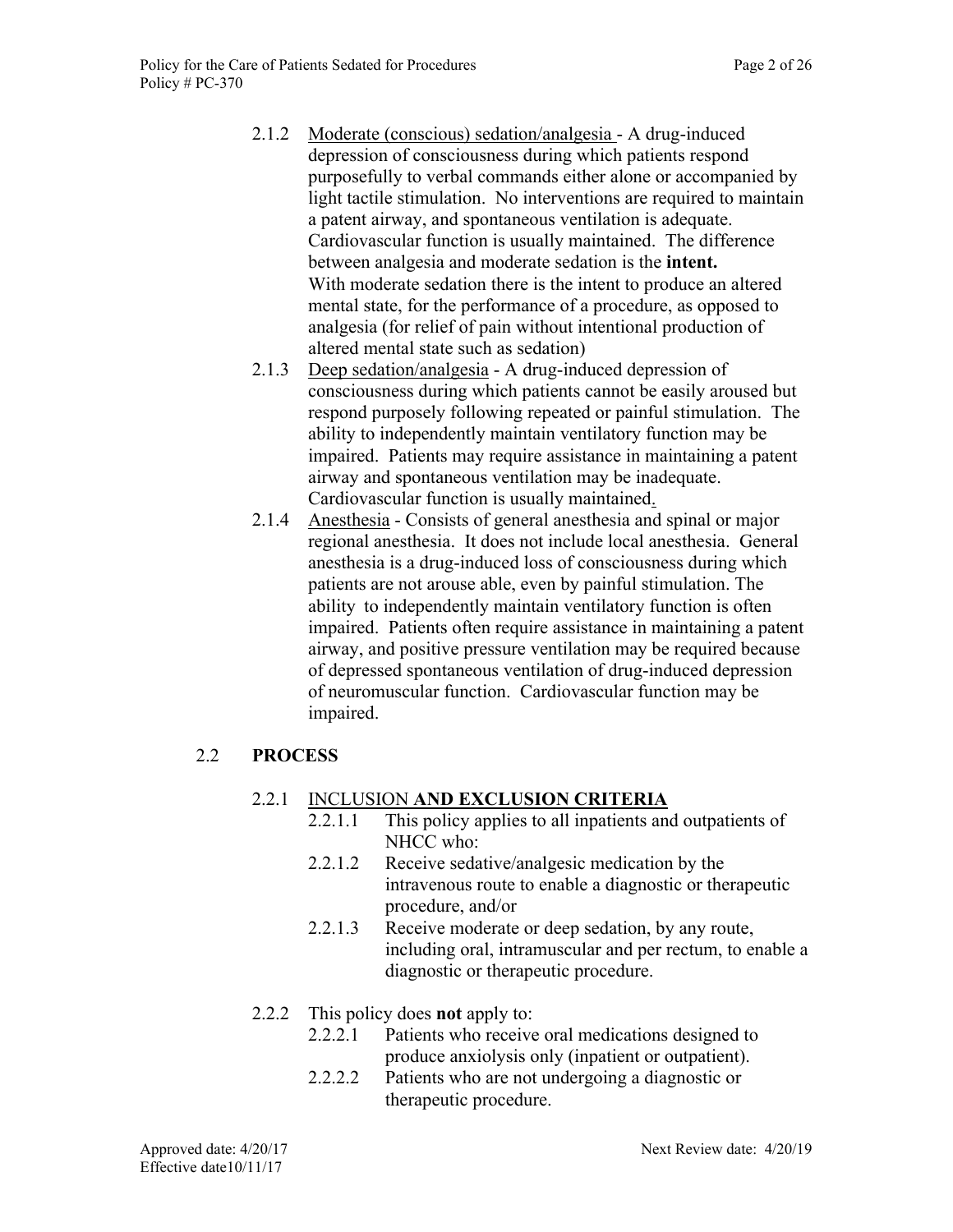- 2.2.2.3 Patients who receive less than 50% nitrous oxide in oxygen with no other sedative or analgesic medications by any route.
- 2.2.2.4 Patients already receiving a standing dose of sedative and/or analgesic medication(s) for the treatment of symptoms such as pain, anxiety, insomnia and nausea. However, patients on standing sedative and/or analgesic medications, who receive an extra or larger dose of the same medication or a new sedative/analgesic, to enable a diagnostic test or procedure, must be monitored as per this policy.
- 2.2.2.5 Intubated patients on a ventilator.
- 2.2.2.6 2Patients under the care of an Anesthesiologist. In this circumstance, care of the patient is governed by the Department of Anesthesia Policy and Procedure Manual.

## 2.3 **ROLE OF THE DEPARTMENT OF ANESTHESIA**

- 2.3.1 Develop guidelines for the training, supervision, credentialing and recredentialing of all individuals involved in the care of patients sedated by any route, for diagnostic or therapeutic procedures.
- 2.3.2 Establish methods of patient evaluation and risk assessment including but not limited to:
	- 2.3.2.1 ASA physical status classification
	- 2.3.2.2 Airway assessment
	- 2.3.2.3 Fasting interval
	- 2.3.2.4 Aspiration risk
	- 2.3.2.5 Criteria for anesthesia consultation
- 2.3.3 Participate in establishing designated Sedating Locations with appropriate staffing, equipment, monitoring, documentation, intake, recovery and discharge criteria and continuum of care.
- 2.3.4 Determine appropriate drug doses, titration and techniques used during sedation.
- 2.3.5 Assist in development of monitoring and evaluation tools, adverse event reporting and process improvement.

## 2.4 **ANESTHESIA CONSULTATION**

- 2.4.1 Formal consultation with the Department of Anesthesia must be requested for patients with:
	- 2.4.1.1 A significant risk of
		- 2.4.1.1.1 Difficult Airway as defined in appendices 2 and 3
		- 2.4.1.1.2 Cardiopulmonary or neurological decompensation
		- 2.4.1.1.3 Gastric content aspiration(see appendix 5)
	- 2.4.1.2 A Mallampati score of 4 (see appendix 3)
	- 2.4.1.3 An ASA Risk Score of 3 or greater (see appendix 1)
	- 2.4.1.4 A known history of prior difficult mask ventilation and/or intubation.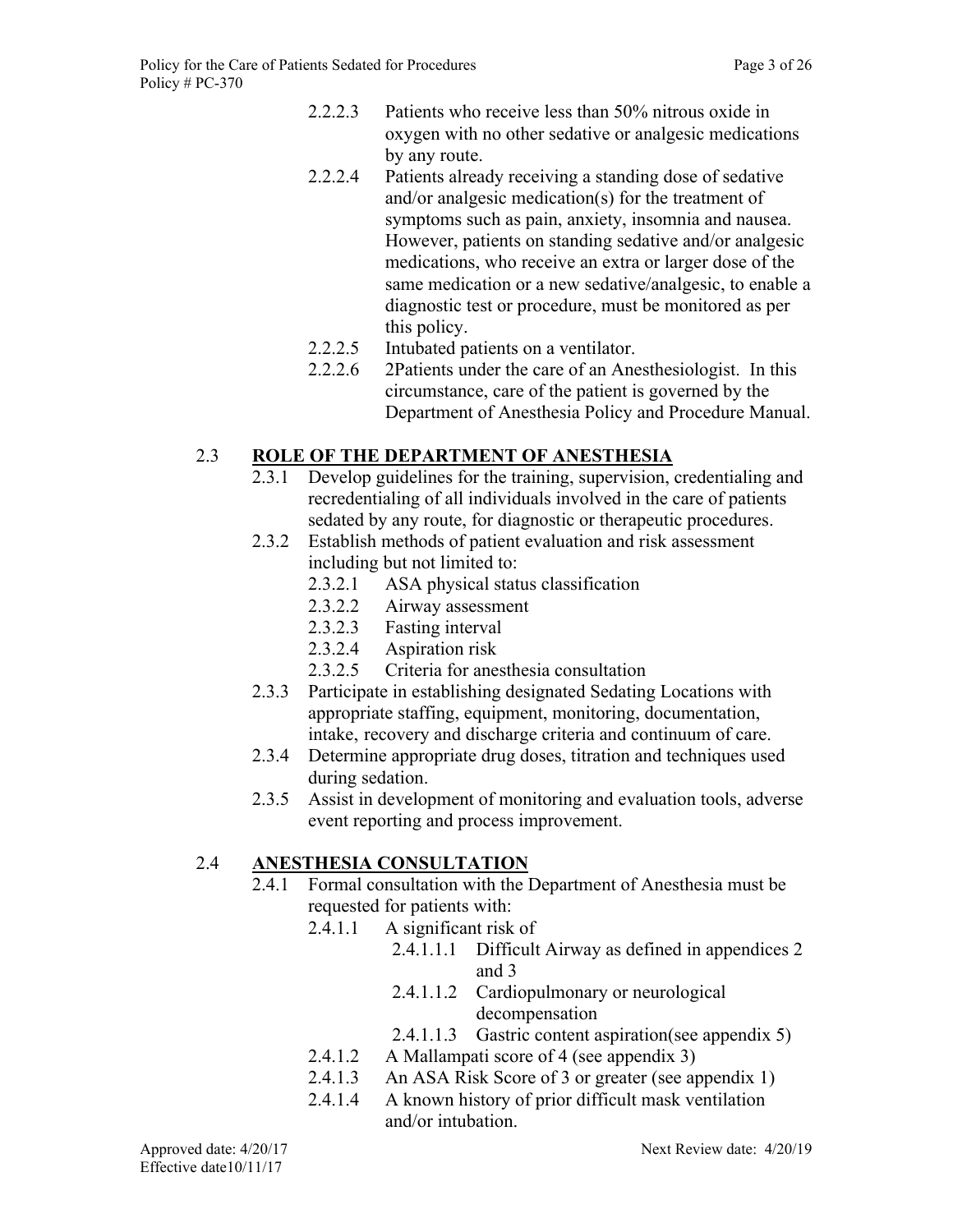- 2.4.1.5 Failure of prior sedation.
- 2.4.1.6 Inability of patient to cooperate
- 2.4.1.7 History of moderate to severe sleep apnea
- 2.4.1.8 Patients with a BMI of 40 or greater
- 2.4.1.9 When the physicians and nurses caring for the patient have concerns regarding the patient's ability to undergo the planned procedure and sedation safely.

## 2.5 **EQUIPMENT/SUPPLIES**

- 2.5.1 The Sedating Location must provide:
	- 2.5.1.1 50 PSI oxygen source. Supplemental oxygen is recommended for most patients being sedated.
		- 2.5.1.2 Variable power vacuum suction apparatus. Wall oxygen and suction sources are most reliable and preferred. Where tank oxygen and/or portable suction machines are used, the attending physician must ascertain that the oxygen supply is sufficient and the suction apparatus is functioning properly before beginning the procedure.
		- 2.5.1.3 Standard fully equipped cardiac arrest cart with equipment appropriate for the age of the patient being sedated including a self-inflating positive pressure oxygen delivery resuscitation bag, airways, laryngoscopes and endotracheal tubes.
		- 2.5.1.4 A full supply of resuscitation drugs must be available including narcotic and benzodiazepine antagonist drugs - Naloxone and Flumazenil. The Pharmacy Department is responsible for maintenance of the resuscitation drugs.
		- 2.5.1.5 Pulse oximeter with alarm.
		- 2.5.1.6 Noninvasive blood pressure measuring device.
		- 2.5.1.7 An EKG monitor with alarm.
		- 2.5.1.8 A patent intravenous infusion for the duration of the procedure and during recovery as deemed necessary.
		- 2.5.1.9 When inhalation sedation is provided with nitrous oxide (N20) it must be delivered with equipment that:
			- 2.5.1.9.1 Cannot provide a concentration of N20 in excess of 70% inspired.
			- 2.5.1.9.2 Will provide a maximum of 100% and never less than 21% oxygen
			- 2.5.1.9.3 Is fitted with an oxygen analyzer to monitor the accuracy of delivered gases
		- 2.5.1.10 End Tidal CO2 monitoring is mandatory for Deep Sedation.
		- 2.5.1.11 All Equipment must be prepared and maintained according to existing Hospital protocol developed by the Department of Biomedical Engineering and, as applicable, the Cardiac Arrest Committee.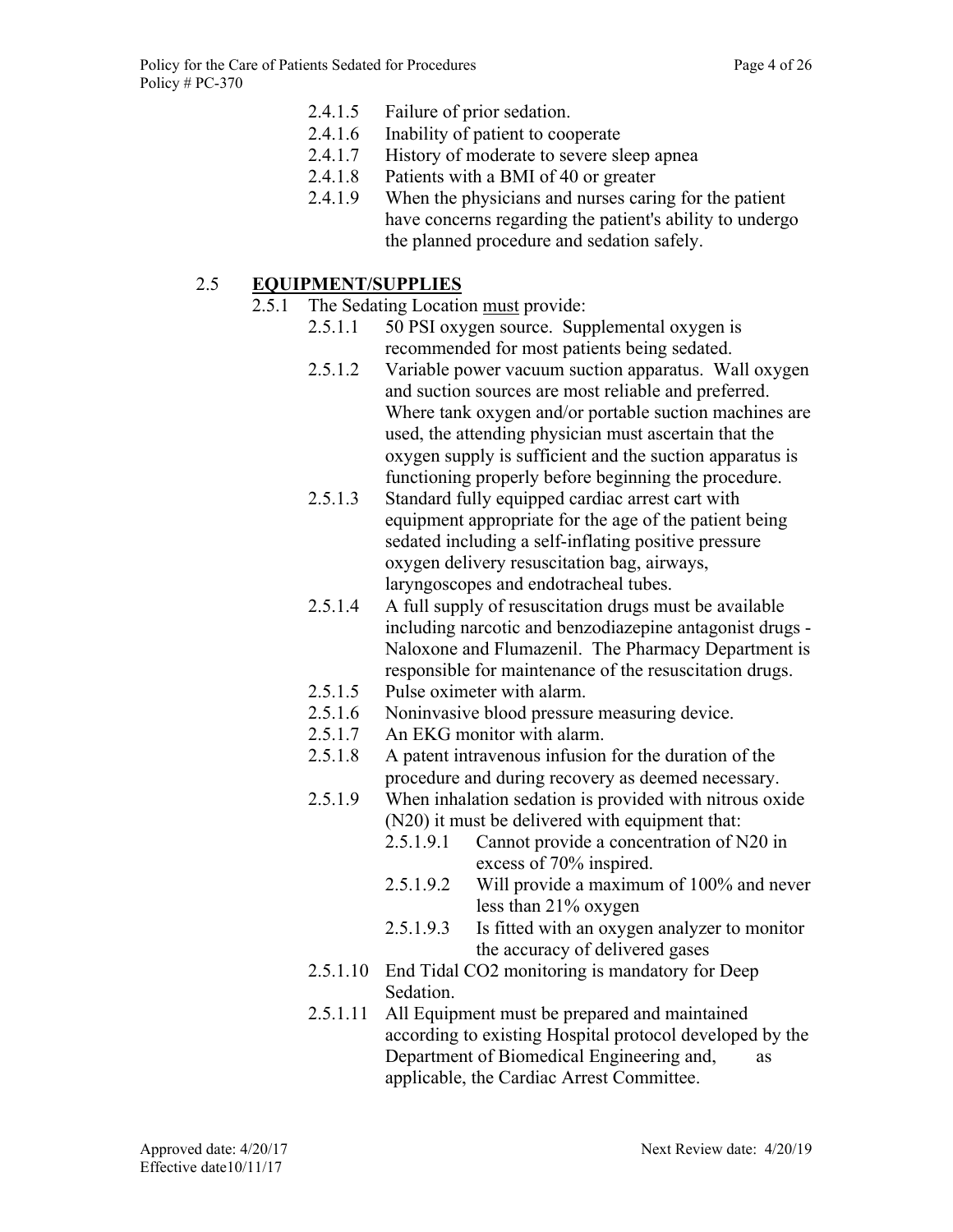## 2.6 **PERSONNEL**

2.6.1 In all cases involving Sedation for a diagnostic/therapeutic procedure the person performing the procedure and the Dedicated Observer must be identified. The requirements of these two positions differ based on whether Moderate Sedation or Deep Sedation is planned.

## 2.6.1.1 **Moderate Sedation**

2.6.1.1.1 **The Dedicated Observer:** The patient's vital signs, level of consciousness, pain assessment and condition must be continually monitored by a single Dedicated Observer. The Dedicated Observer for a patient receiving moderate sedation can be a Credentialed Practitioner, , PA, NP or a competency assessed RN who is qualified by training and achieved competency as defined by the organization. The Dedicated Observer will be available to the patient from the time of administration of sedation /analgesia medication until recovery is judged adequate or the care of the patient is transferred to appropriate personnel performing recovery care. The dedicated observer cannot also be involved in performing the diagnostic/therapeutic procedure. The Dedicated Observer must be certified in ACLS, PALS, and/or Neonatal Resuscitation Program (NRP), as appropriate to the patient being sedated. The Dedicated Observer must be credentialed in Moderate Sedation as defined below. Whenever the Dedicated Observer is not a Credentialed Practitioner the following applies:

> 2.6.1.1.1.1 The sedative medication must be ordered by a Credentialed Practitioner (MD, DO, DDS, DPM). Its administration, including additional doses, must be supervised by a Credentialed Practitioner. The supervising Credentialed Practitioner can be the person performing the diagnostic/therapeutic procedure.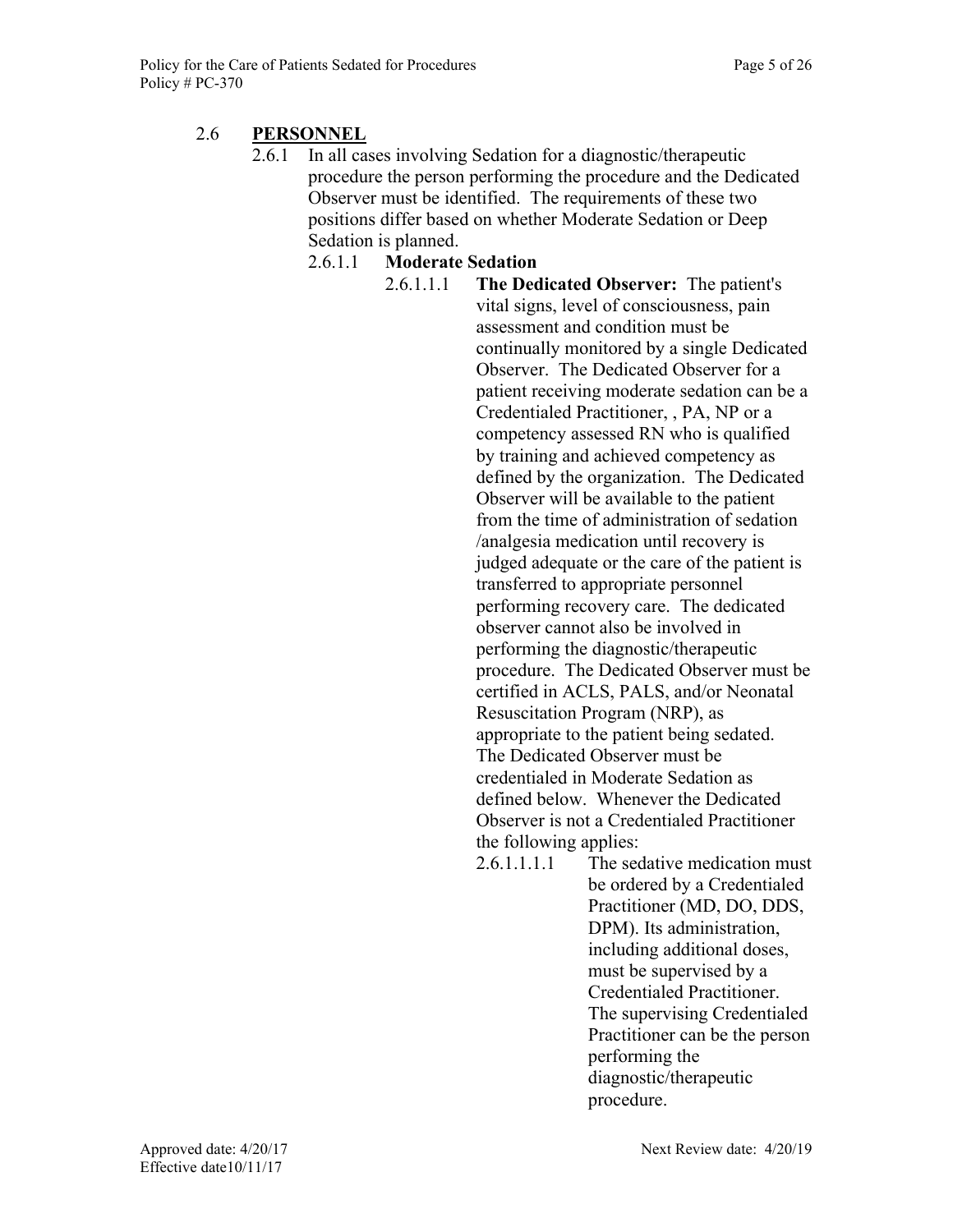| 2.6.1.1.1.2 | The supervising Credentialed   |
|-------------|--------------------------------|
|             | Practitioner must be certified |
|             | in ACLS, PALS and/or           |
|             | <b>Neonatal Resuscitation</b>  |
|             | Program (NRP), as              |
|             | appropriate to the patient     |
|             | being sedated.                 |
| 2.6.1.1.1.3 | The supervising Credentialed   |
|             | Dractitionar must be           |

Practitioner must be credentialed in Moderate Sedation as defined below.

## 2.6.1.1.2 **The Person Performing the Diagnostic/Therapeutic Procedure:**

- 2.6.1.1.2.1 This person must be qualified to perform the diagnostic/therapeutic procedure.
- 2.6.1.1.2.2 This person cannot also be the Dedicated Observer.
- 2.6.1.1.2.3 However, in cases where the Dedicated Observer is not a Credentialed Practitioner the person performing the procedure can also be the person who supervises the Dedicated Observer. 2.6.1.1.2.4 This person does not require a credential in Moderate Sedation unless they are also

Observer.

supervising the Dedicated

## 2.6.1.2 **Deep Sedation**

2.6.1.2.1 **The Dedicated Observer:** The patient's vital signs, level of consciousness, pain assessment and condition must be continually monitored by a single Dedicated Observer. The Dedicated Observer for a patient receiving deep sedation must be a Credentialed Practitioner who is qualified by training and achieved competency as defined by the organization. The Dedicated Observer for deep sedation cannot be a RN, PA or NP. The Dedicated Observer will be available to the patient from the time of administration of sedation/analgesia medication until recovery is judged adequate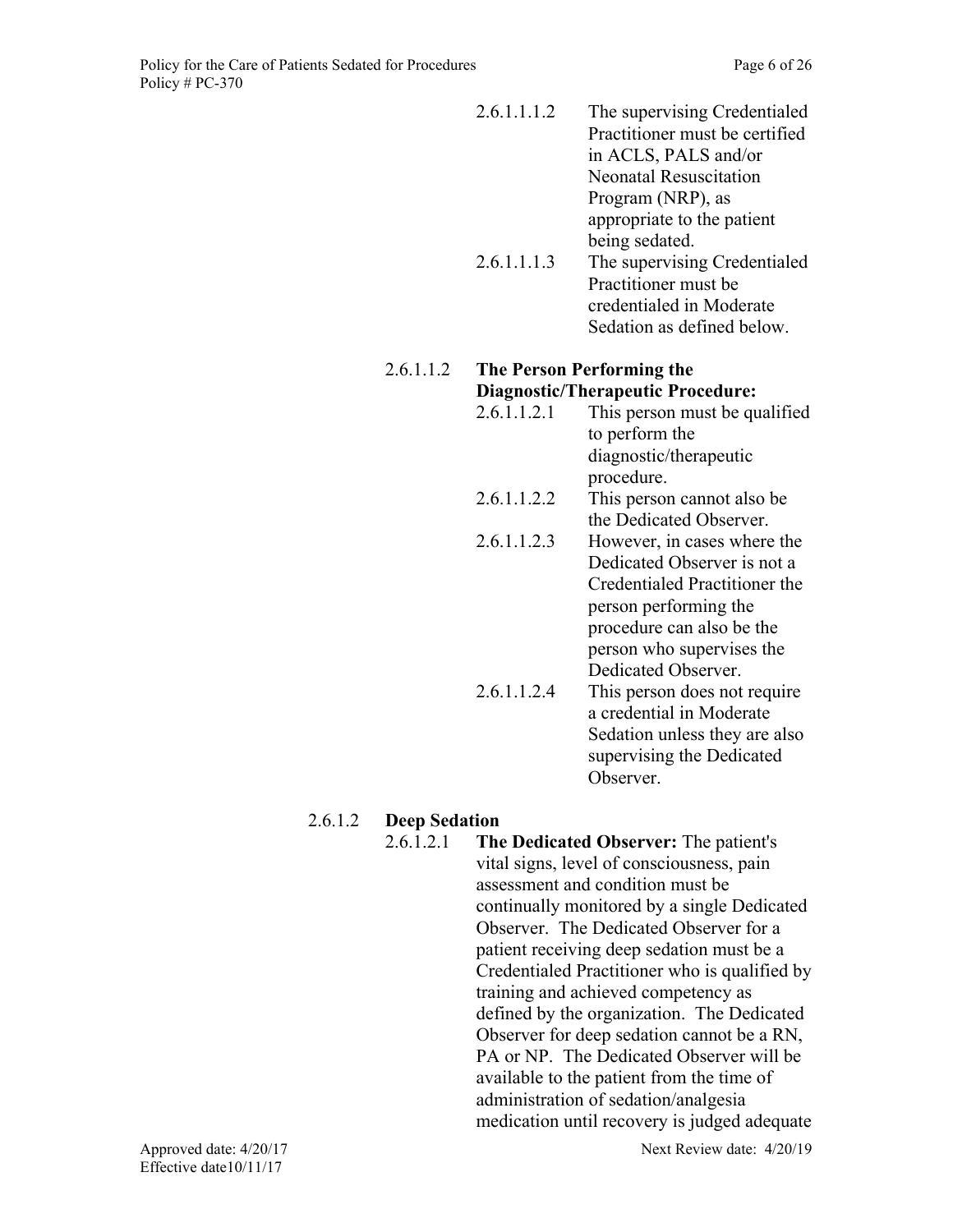or the care of the patient is transferred to appropriate personnel performing recovery care. The Dedicated Observer cannot also be involved in performing the diagnostic/therapeutic procedure. The Dedicated Observer must be certified in ACLS, PALS and/or Neonatal Resuscitation Program (NRP), as appropriate to the patient being sedated. The Dedicated Observer must be credentialed in both 2.6.1.2.1.1 Moderate Sedation as defined below 2.6.1.2.1.2 Deep Sedation as defined below

#### 2.6.1.2.2 **The Person performing the diagnostic/therapeutic procedure:**

|             | ulaguostic/therapeutic procedure. |
|-------------|-----------------------------------|
| 2.6.1.2.2.1 | This person must be qualified     |
|             | to perform the                    |
|             | diagnostic/therapeutic            |
|             | procedure.                        |
| 2.6.1.2.2.2 | This person cannot also be        |
|             | the Dedicated Observer            |
| 2.6.1.2.2.3 | This person does not need to      |
|             | be a Credentialed Practitioner    |
| 2.6.1.2.2.4 | This person does not require      |
|             | a credential in deep sedation     |
|             | or advanced airway                |
|             | management.                       |
|             |                                   |

- 2.6.2 All Credentialed Practitioners qualified to sedate and monitor patients for procedures are required to be approved by the Credentials Committee, Medical Board with final approval by the Board of Directors. Credentialing will be performed every two years at the time of reappointment. These credentials will be maintained by the Medical Staff Office and Academic Affairs. Individual practitioner's credentials may be verified on the ITWEB.
- 2.6.3 Nurses and allied health professionals, who function as direct observers in moderate sedation, must be qualified by training and competency evaluations to insure optimal patient care and safety. The Department of Nursing is responsible to insure nursing competency and clinical expertise as defined by the organization. The competencies for nurses caring for and monitoring sedated patients will be maintained by the Department of Nursing. Competency will be evaluated annually.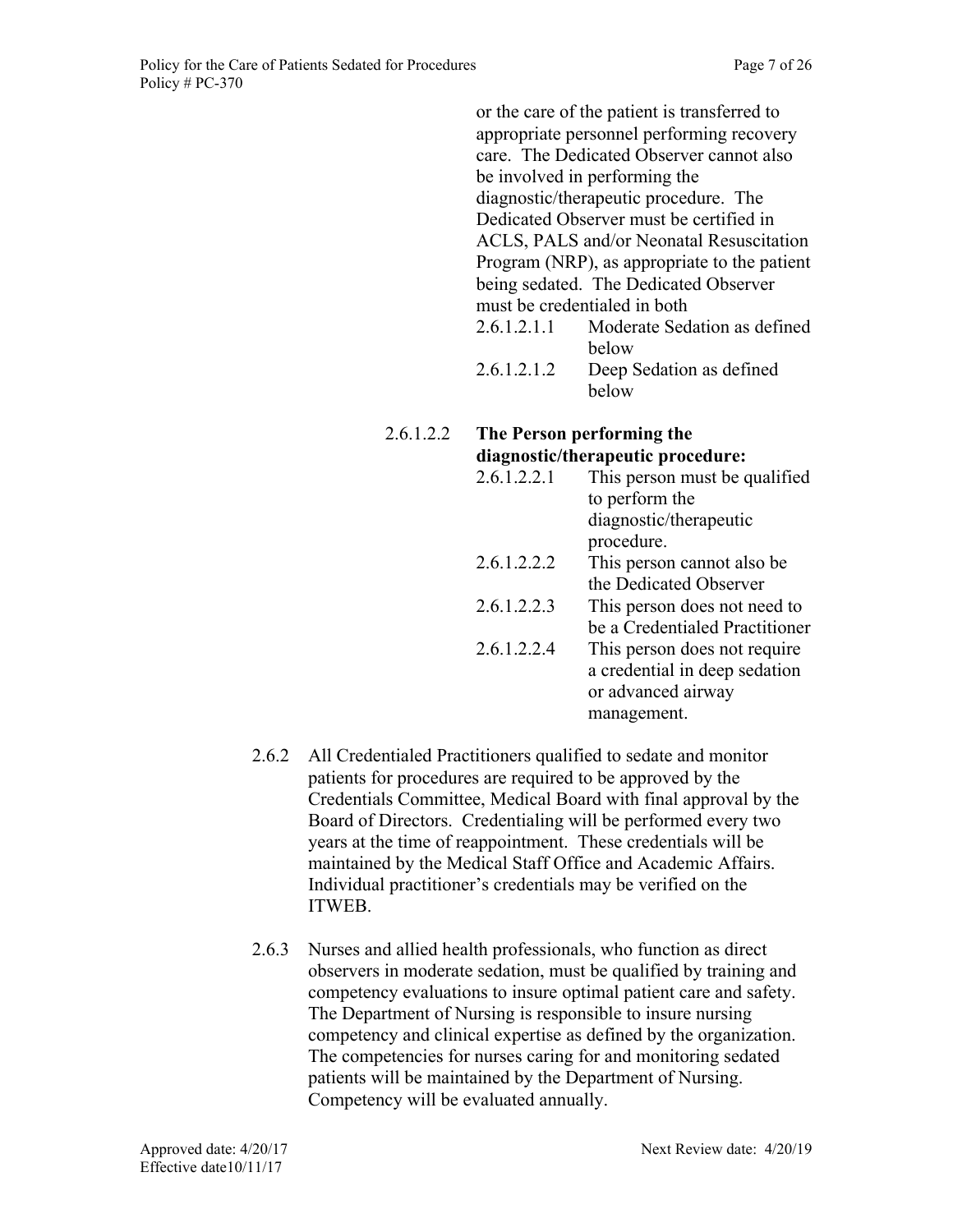- 2.6.4 The credentialing process will focus on the practitioner's relevant training and experience, the ability to assess the patient prior to the procedure; to know the appropriate doses and effect of drugs, to operate and document monitoring, to recognize airway compromise, loss of consciousness, cardiopulmonary decompensation and to be able to intervene in a timely fashion and begin resuscitation of the patient as needed.
- 2.6.5 All persons involved in the care of patients sedated for procedures (Credentialed Practitioners, nurses and allied health professionals) will be provided with:
	- 2.6.5.1 Current Sedation Policy available on ITWEB
	- 2.6.5.2 Sedation Education
	- 2.6.5.3 Unit specific information from Division Head and/or Unit Coordinator
- 2.6.6 *Administration of Moderate Sedation* The credentialed practitioner responsible for the administration of moderate sedation must be qualified and have the appropriate credentials to rescue patients from deep sedation and are competent to manage a compromised airway and to provide adequate oxygenation and ventilation.
- 2.6.7 *Administration of Deep Sedation* The credentialed practitioner responsible for the administration of deep sedation must be qualified and have the appropriate credentials to rescue patients from general anesthesia and are competent to manage an unstable cardiovascular system as well as a compromised airway, inadequate oxygenation and ventilation. They have obtained credentialing and demonstrate competency in Advanced Airway Management beyond that required for the management of patients receiving moderate sedation. Individual Departments shall, develop educational programs, specific to their department, which enables their staff to obtain credentialing to administer deep sedation. To meet criteria, the program must include both didactic and clinical aspects. Upon completion, the physician must demonstrate appropriate use of deep sedating agents and competency in advanced airway skills. Approval of the program and its content will be by the Chairman of the Department of Anesthesia.
- 2.6.8 Emergency Medicine Graduates of an approved residency and/or fellowship accredited by the ACGME or American Osteopathic Association are qualified for all forms of analgesia and all levels of sedation in all ages; as such training is part of their program core curricula and accreditation requirements. At pre-determined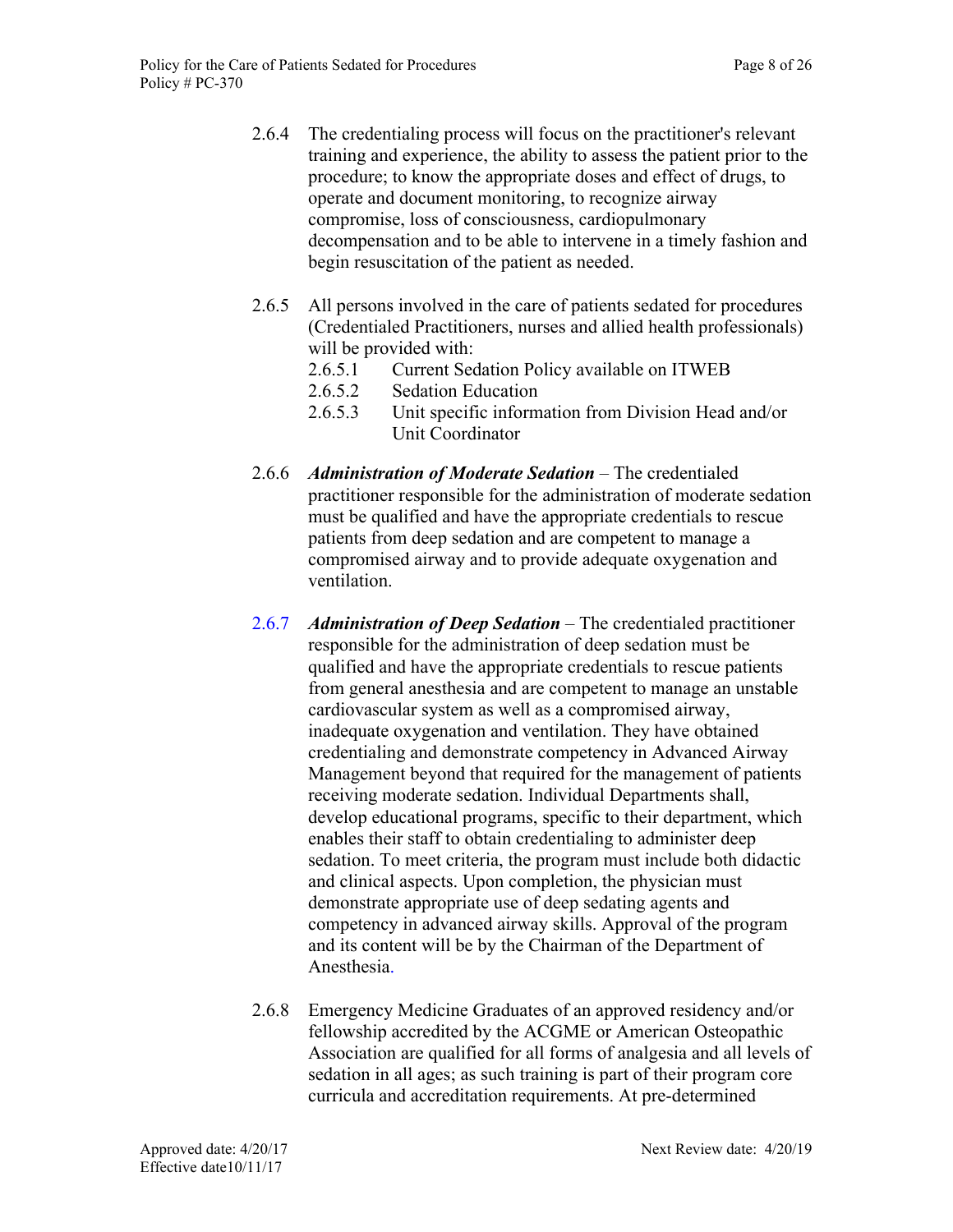intervals (2years), the ED chair shall re-evaluate the sedation privileges granted for each practitioner.

- 2.6.9 For members of the Oral Maxilliofacial Surgery Department who request deep sedation privileges, they must have:
	- 2.6.9.1 completed a residency training in oral and maxillofacial surgery and must meet at least one of the following requirements:
		- 2.6.9.1.1 Be a diplomate of the American Board of Oral and Maxillofacial Surgery;
		- 2.6.9.1.2 Be a fellow of the American Association of Oral and Maxillofacial Surgeons; or
		- 2.6.9.1.3 Be a graduate of an Oral and Maxillofacial Residency Program accredited by CODA
	- 2.6.9.2 These physicians are qualified for all forms of analgesia and all levels of sedation in all ages; as such training is part of their program core curricula and accreditation requirements. At pre-determined intervals (2years), the OMFS chair shall re-evaluate the sedation privileges granted for each practitioner.

## 2.7 **PATHWAY - SEDATED PROCEDURE**

## 2.7.1 **Prior to Procedure: Patient Preparation**

- 2.7.1.1 Prior to the procedure the patient must have a presedation assessment/evaluation, which includes a review of the current comprehensive inpatient H&P. When an ambulatory patient's H&P was done within 30 days prior to registration, an updated physical examination shall be performed immediately prior to procedure documenting any changes in the patient's condition. Assessment/evaluation includes the following (see appendix 9 for forms):
	- 2.7.1.1.1 Indication for the procedure
	- 2.7.1.1.2 The patient's history including:
		- 2.7.1.1.2.1 Important medical conditions especially cardiopulmonary status
		- 2.7.1.1.2.2 Allergies or adverse drug reactions
		- 2.7.1.1.2.3 Prior sedative or anesthesia experiences
		- 2.7.1.1.2.4 Potential for pregnancy
		- 2.7.1.1.2.5 Appropriate fasting interval for the elective case (see appendix 4). In urgent, emergent, or other situations in which the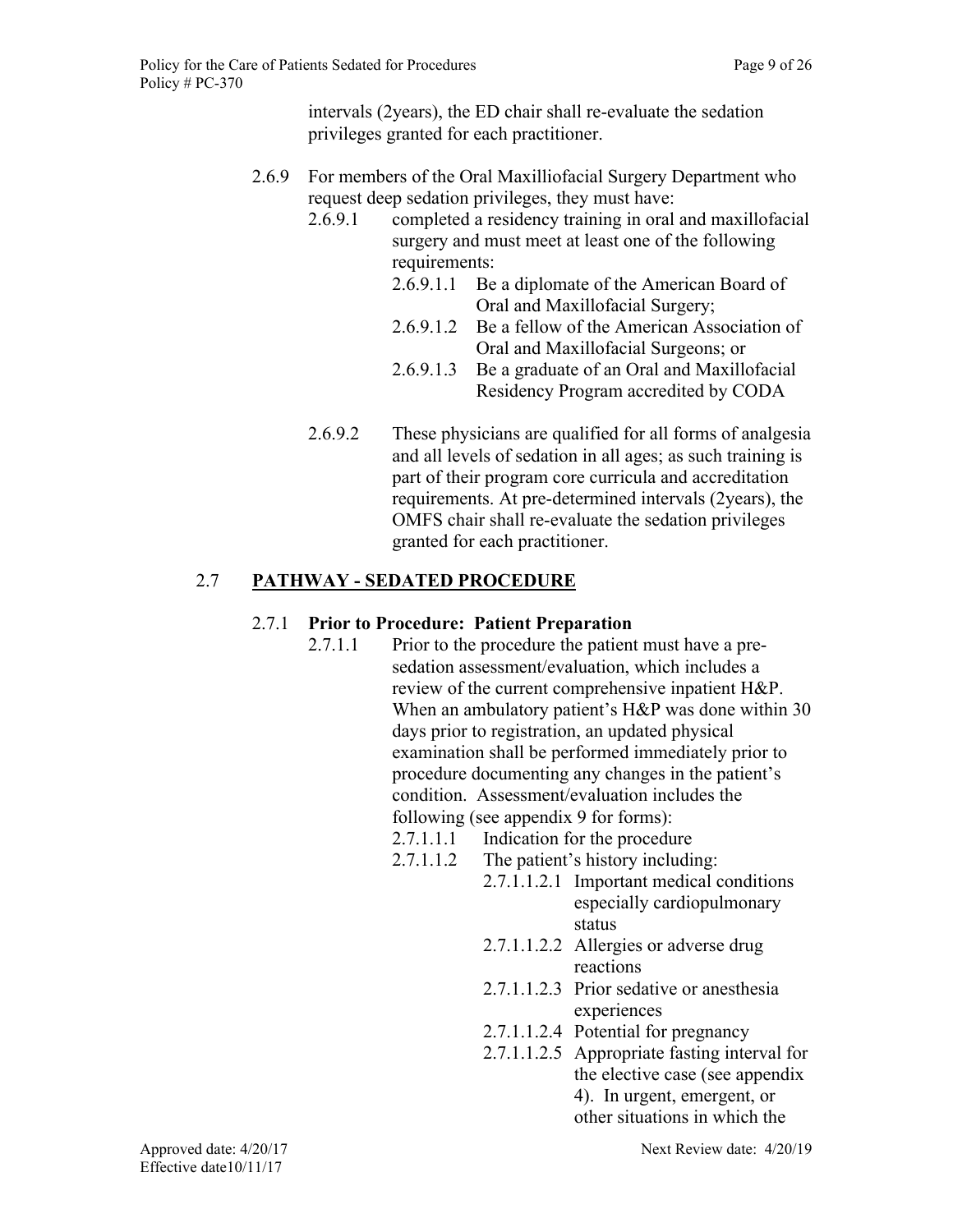gastric emptying is impaired, the potential for pulmonary aspiration of gastric contents must be considered in determining (1) the target level of sedation, (2) whether the procedure should be delayed, or (3) whether the trachea should be protected by intubation.

- 2.7.1.1.3 Aspiration risk factors (see appendix 5)
- 2.7.1.1.4 Physical assessment including:
- 2.7.1.1.5 ASA physical status (see appendix 1)
- 2.7.1.1.6 Examination of the Airway (see appendices 2 and 3)
- 2.7.1.1.7 baseline vital signs with baseline oxygen saturation
- 2.7.1.1.8 weight
- 2.7.1.1.9 cardiac and pulmonary status
- 2.7.1.1.10 general neurological status, mental status and level of consciousness
- 2.7.1.1.11 Appropriate laboratory tests
- 2.7.1.1.12 Informed consent by responsible adult
- 2.7.1.1.13 For children and adult out-patients a responsible adult escort
- 2.7.1.1.14 An assessment of the need for blood and blood component transfusion when relevant
- 2.7.1.1.15 A plan for sedation
- 2.7.1.1.16 A plan for nursing care
- 2.7.1.1.17 Determination that the patient is a suitable candidate for the procedure and sedation.
- 2.7.1.2 Prior to the administration of moderate or deep sedation, all practitioners caring for the patient must perform a time out as per the established process for NHCC.
- 2.7.1.3 Reevaluation of the patient immediately prior to the administration of moderate or deep sedation is required.

#### 2.7.2 **During the Procedure: Monitoring and Documentation**

2.7.2.1 Documentation on an approved sedation record is required. When the procedure is performed in a critical care setting, use of the approved sedation record supersedes the critical care flow sheet documentation for the duration of the procedure. The following is required: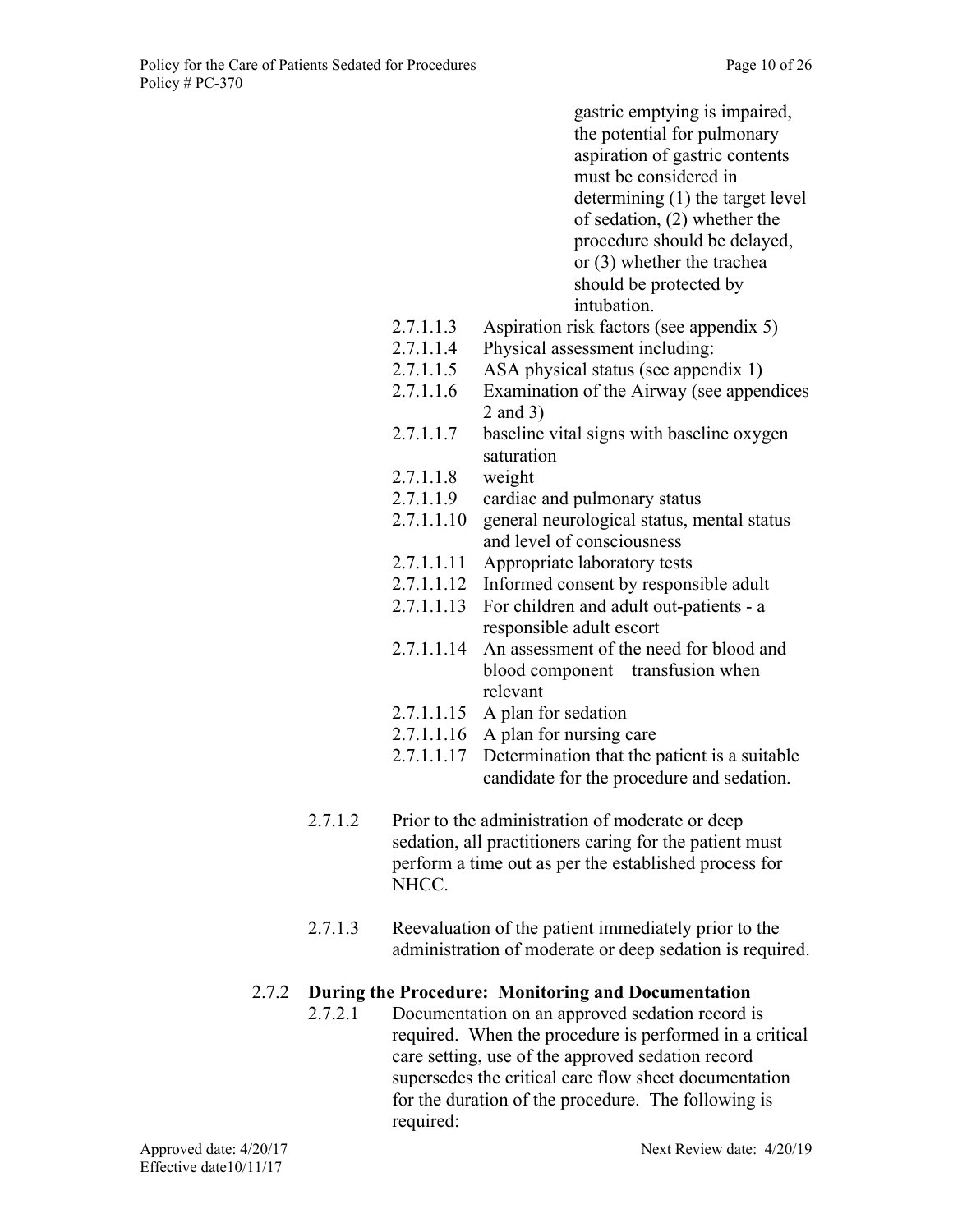| 2.7.2.1.1 | Physician order for all sedative             |
|-----------|----------------------------------------------|
|           | medications. A physician's signature on the  |
|           | Sedation Procedure Record constitutes an     |
|           | order.                                       |
| 2.7.2.1.2 | Documentation of the time, route, dose and   |
|           | effect of all medications.                   |
| 2.7.2.1.3 | Documentation of Oxygen therapy in           |
|           | liters/min. and by means delivered (e.g.     |
|           | nasal cannula).                              |
| 2.7.2.1.4 | All doses of drugs must be titrated to the   |
|           | desired effect, allowing sufficient time for |
|           | circulation and observation of variable      |
|           | responses (see appendix 7).                  |
| 2.7.2.1.5 | If the patient is sedated in an area remote  |
|           | from the procedure area, the patient must    |
|           | be transported to the procedure area by a    |
|           | dedicated observer with a level of           |
|           | monitoring appropriate to the level of       |
|           | sedation.                                    |
| 2.7.2.1.6 | Continuous monitoring and documentation      |
|           | of the following every 5 minutes (see        |
|           | appendix 9 for forms):                       |
|           | 2.7.2.1.6.1 Heart rate                       |
|           | 2.7.2.1.6.2 Respiratory rate and adequacy    |
|           | of pulmonary ventilation                     |
|           | 2.7.2.1.6.3 SpO2 by pulse oximetry           |
|           | $272164$ Meningwaigh klash massa             |

- 2.7.2.1.6.4 Noninvasive blood pressure
- 2.7.2.1.6.5 Level of consciousness
- 2.7.2.1.6.6 EKG monitoring should be available and utilized for all patients having deep sedation and all others at risk of having cardiac ischemia and/or dysrhythmias.
- 2.7.2.1.6.7 End-Tidal CO2 Monitoring is required for Deep Sedation.

## 2.7.3 *Recovery and Disposition***:**

- 2.7.3.1 The patient may be transferred from the procedure area to a recovery area when the patient is:
	- 2.7.3.1.1 Able to maintain a patent airway with intact reflexes (swallow, cough and gag)
	- 2.7.3.1.2 Responsive to verbal and tactile stimuli as appropriate
	- 2.7.3.1.3 Vital signs are stable with satisfactory SpO2.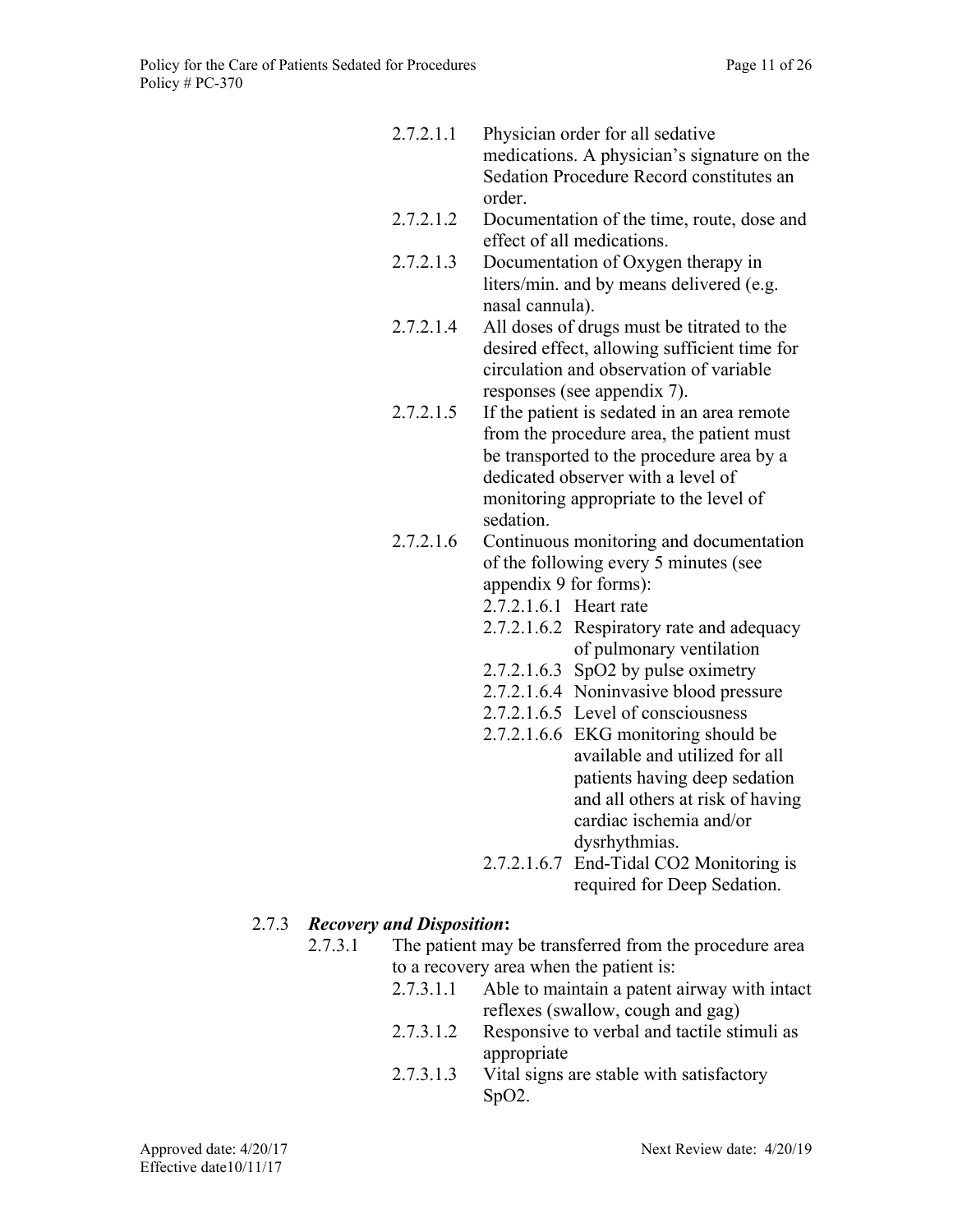2.7.3.2 If the recovery area is remote from the procedure area, the patient must be monitored in transit by a dedicated observer with a level of monitoring appropriate to the level of sedation.

#### 2.7.3.3 **During recovery from Moderate Sedation:**

- 2.7.3.3.1 The Aldrete Post Anesthesia Scoring system must be used.
- 2.7.3.3.2 Vital signs must be taken every ten minutes for a minimum of 30 minutes or until fully recovered.
- 2.7.3.3.3 If antagonist drugs (Naloxone, Flumazenil) have been administered, the patient must be observed for a minimum of 2 hours after the procedure, watching for resedation.

## 2.7.3.4 **During recovery from Deep Sedation:**

- 2.7.3.4.1 The Aldrete Post Anesthesia Scoring system must be used.
- 2.7.3.4.2 Any patient receiving deep sedation will be monitored by a deep sedation dedicated observer (credentialed physician) until the patient is able to maintain a patent airway with intact reflexes (swallow, cough, and gag) and is responsive to verbal and tactile stimuli as appropriate. Only then may the patient be transferred to the unit specific recovery area for post-sedation care. Alternatively, a patient can be recovered by someone trained and qualified to provide phase 1 recovery, as defined by The American Society of PeriAnesthesia **Nurses**
- 2.7.3.4.3 Vital signs must be taken every ten minutes for a minimum of 30 minutes or until fully recovered.
- 2.7.3.4.4 If antagonist drugs (Naloxone, Flumazenil) have been administered, the patient must be observed for a minimum of 2 hours after the procedure, watching for resedation.

#### 2.7.3.5 **An inpatient may be discharged from the recovery area when:**

- 2.7.3.5.1 Vital signs are stable
- 2.7.3.5.2 Aldrete Score of 8 or greater, or return to baseline.
- 2.7.3.5.3 Tolerating fluids as applicable
- 2.7.3.5.4 Voiding, as applicable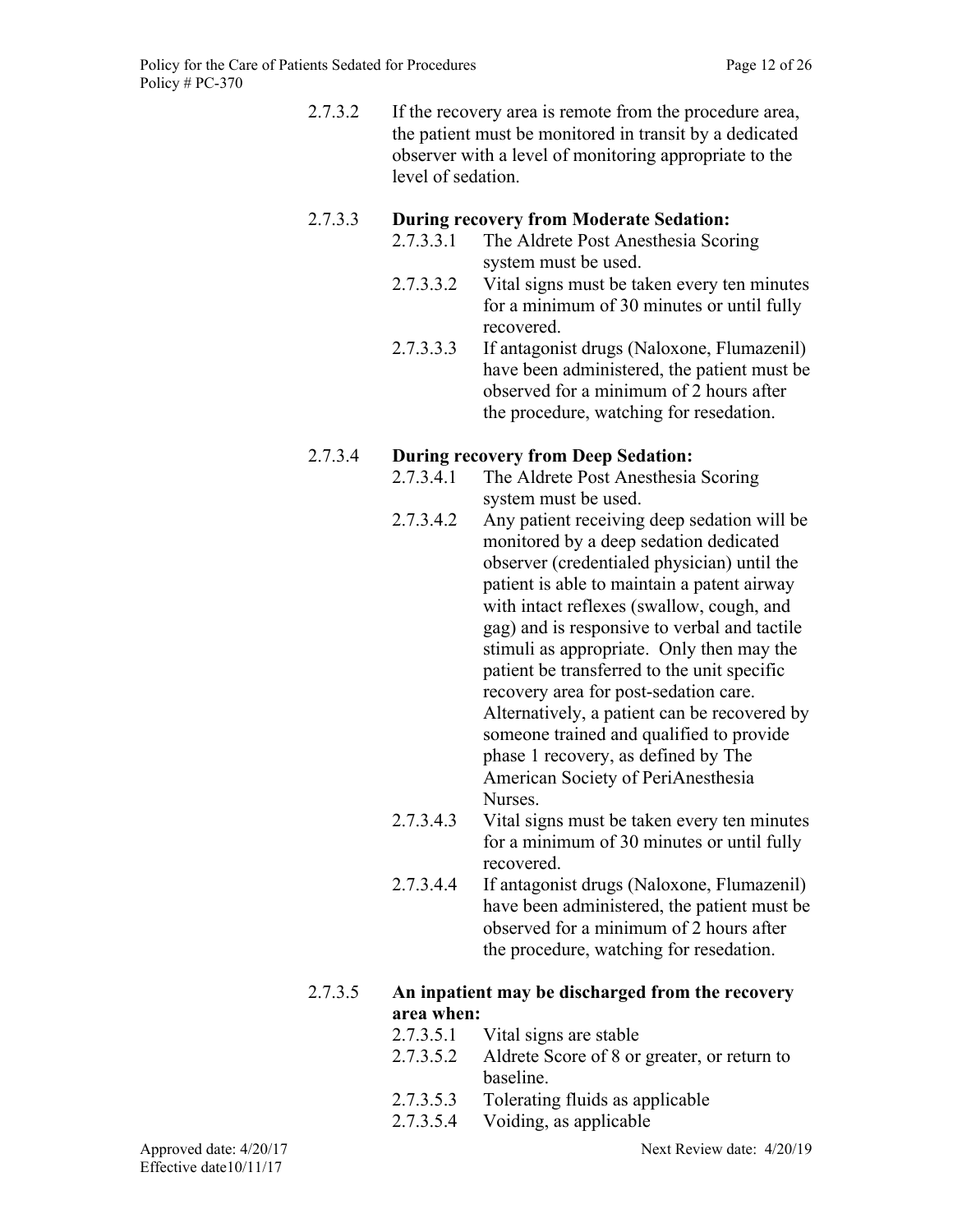- 2.7.3.5.5 Temperature is baseline or normal
- 2.7.3.6 An RN may discharge the patient utilizing the above criteria
- 2.7.3.7 **An ambulatory patient may be discharged from the procedure suite when:**
	- 2.7.3.7.1 Fully awake
	- 2.7.3.7.2 Vital signs are stable
	- 2.7.3.7.3 Aldrete Score of 8 or greater, or return to baseline.
	- 2.7.3.7.4 Hydration is adequate
	- 2.7.3.7.5 Temperature is baseline or normal
	- 2.7.3.7.6 Able to walk unassisted where appropriate
	- 2.7.3.7.7 Accompanied by a responsible adult escort
	- 2.7.3.7.8 Advised regarding aftercare with written and verbal instructions
- 2.7.3.8 **An** RN, NP, PA or other credentialed provider assesses the patient's readiness for discharge using the above criteria.
- 2.7.3.9 The responsible attending physician must write the discharge order and write a discharge note including patient status.
- 2.7.3.10 Standard institutional Ambulatory Care protocols must be employed regarding follow-up and care of post discharge complications

#### 2.8 **QUALITY MANAGEMENT / PROCESS IMPROVEMENT**

2.8.1 Departmental representatives are required to submit quarterly sedation data reports to the Department of Anesthesia. The report must include the number and types of procedures done, complications and results of quarterly Performance Improvement monitoring and activities. Any adverse events or instance where a reversal agent was administered must be reported and reviewed in a timely manner.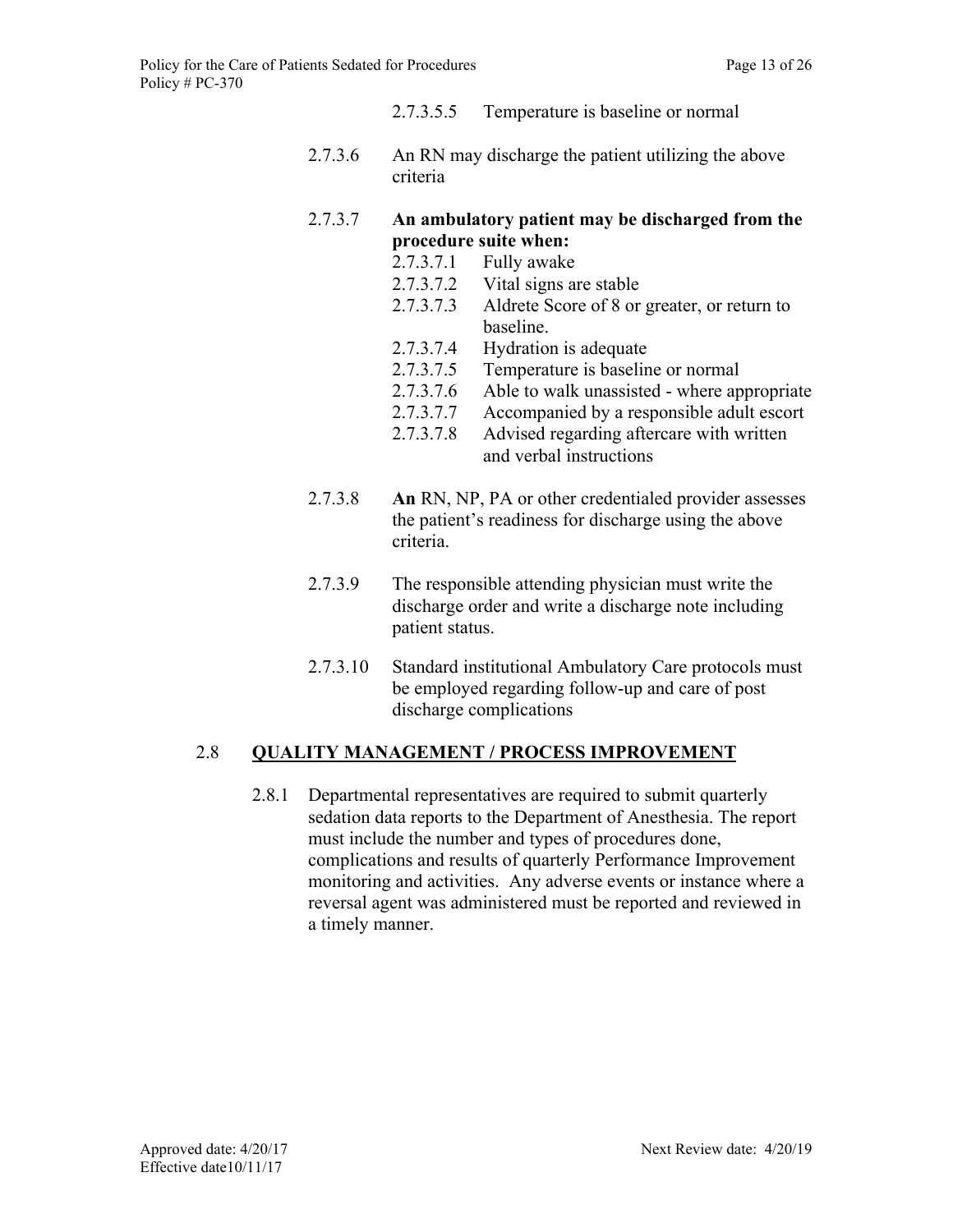#### **REFERENCES TO REGULATIONS AND OR OTHER RELATED POLICIES:**

## **APPENDICES:**

- 1. ASA Physical Status Classification
- 2. Airway Assessment for Sedation
- 3. Mallampati Score
- 4. Fasting Protocol for Elective Procedures
- 5. Factors Associated with Increased Risk of Aspiration
- 6. Depth of Sedation Continuum
- 7. Suggested Drugs and Dosages for Sedation
- 8. Reference to relevant Joint Commission and ASA Standards
- 9. Forms
- 10. Aldrete score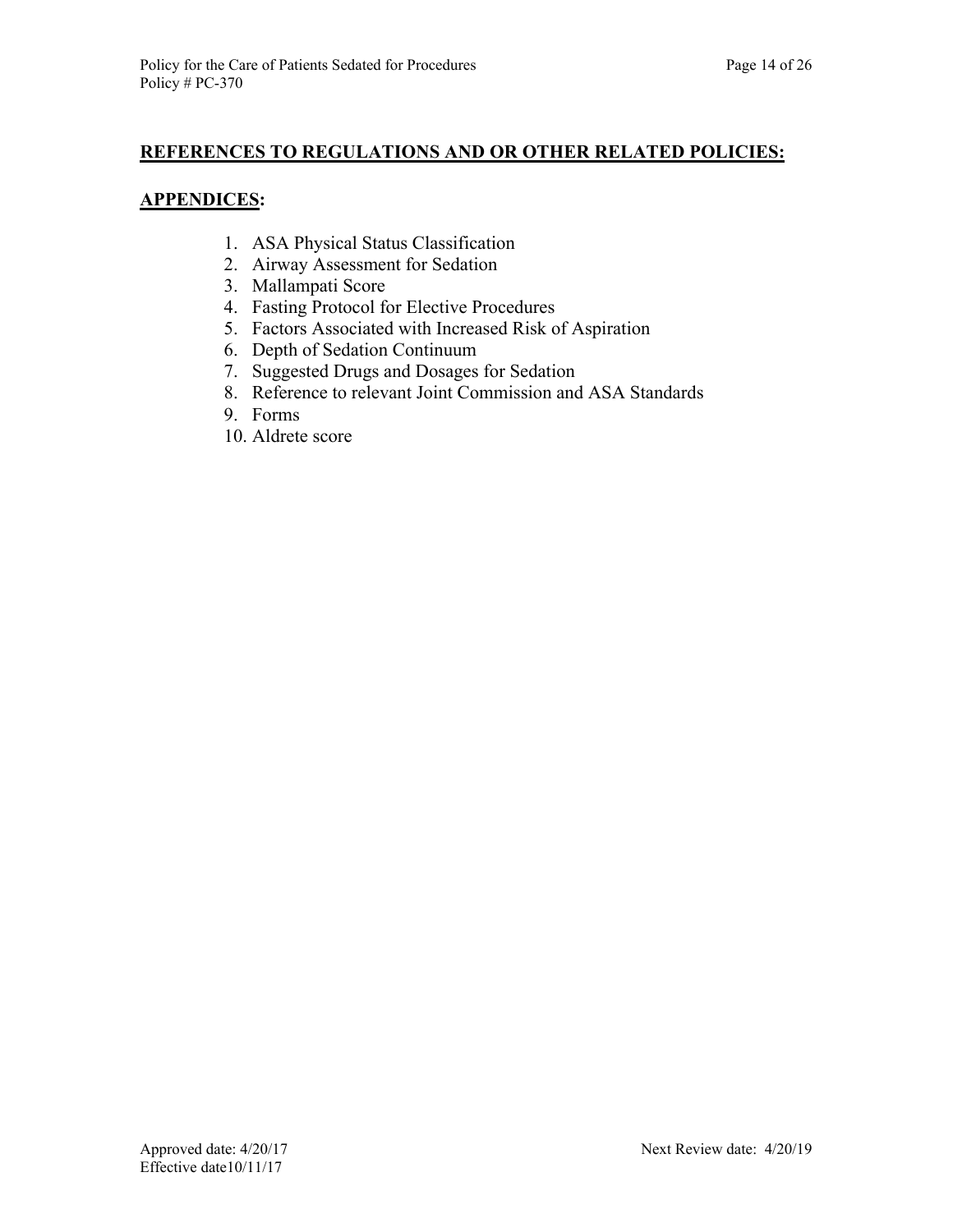#### **AMERICAN SOCIETY OF ANESTHESIOLOGISTS**

#### **PHYSICAL STATUS CLASSIFICATION**

#### CLASS I

No organic, physiological, biochemical or psychiatric disturbance. The pathologic process for which operation is to be performed is localized and is not a systemic disturbance.

#### CLASS II

Mild to moderate systemic disturbance caused either by the condition to be treated or by other pathophysiological processes.

#### CLASS III

Severe systemic disturbance or disease from whatever cause, even though it may not be possible to define the degree of disability with finality.

#### CLASS IV

Severe systemic disorder already life-threatening, not always correctable by the procedure.

#### CLASS V

Moribund patient who has little chance of survival, but is submitted to the procedure in desperation.

CLASS VI Organ donor.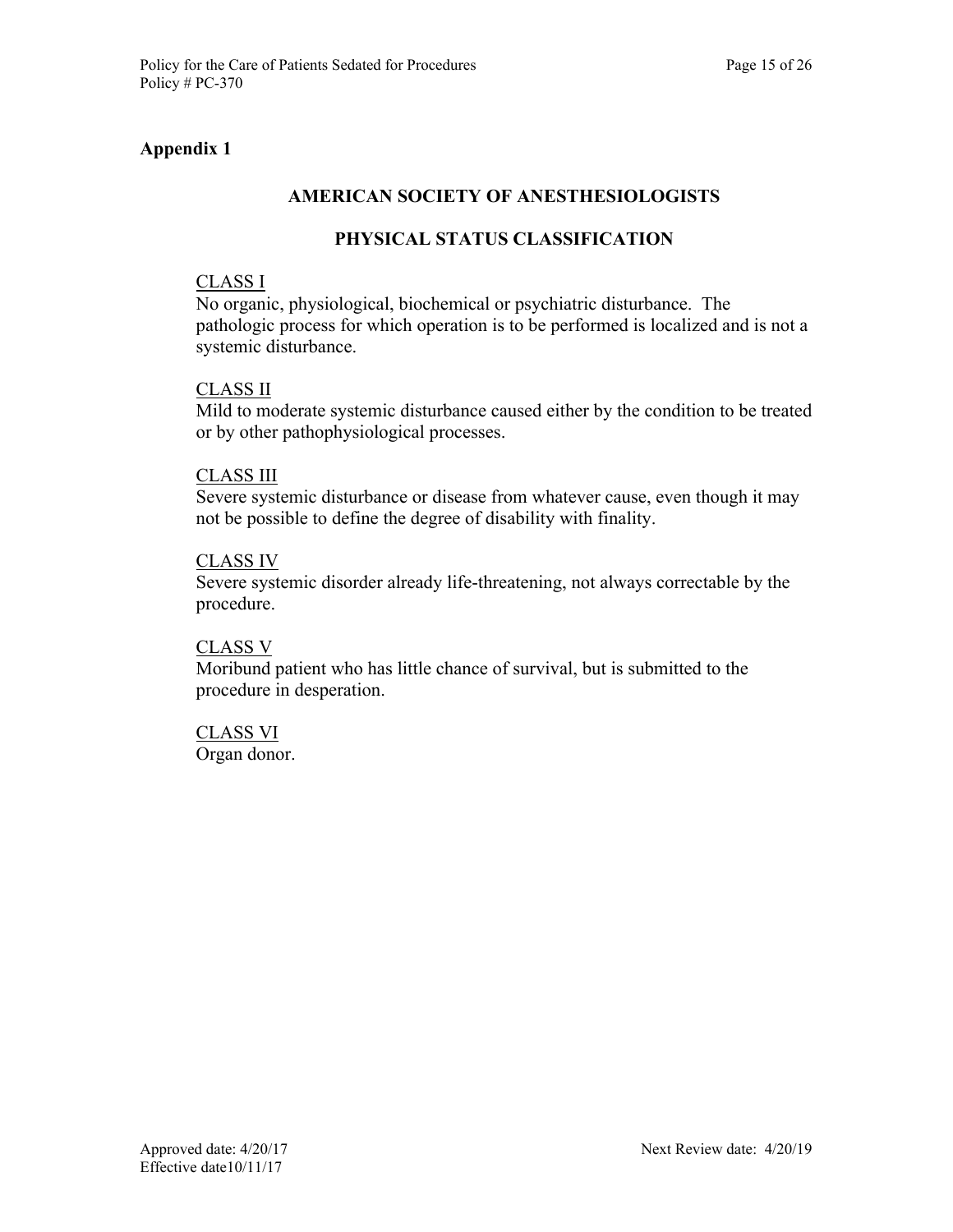#### **AIRWAY ASSESSMENT PROCEDURES FOR SEDATION**

Positive pressure ventilation, without endotracheal intubation, may be necessary if respiratory compromise develops during sedation / analgesia. This may be more difficult in patients with atypical airway anatomy. Some airway abnormalities may increase the likelihood of airway obstruction during spontaneous ventilation.

#### *Factors that may be associated with difficulty in airway management are:*

#### **HISTORY**

- Previous problems with anesthesia or sedation
- Stridor, snoring or sleep apnea
- Dysmorphic facial features
- Tumor in airway
- Trauma to airway
- Radiation therapy to head, neck
- Advanced rheumatoid arthritis

#### PHYSICAL EXAMINATION

Habitus -

Significant obesity (especially involving the face, neck and Thorax)

#### Head and Neck -

Short neck, limited neck extension, decreased distance from the top of the mandible to the top of the thyroid cartilage  $\leq 3$  cm in an adult); neck mass, cervical spine disease or trauma, tracheal deviation, decreased tissue compliance

#### Mouth -

Small opening  $($   $\leq$  3 cm in an adult); edentulous or protruding incisors; loose or capped teeth; high arched palate; macroglossia; tonsillar hypertrophy; non visible uvula

#### Jaw -

Micrognathia, retrognathia, trismus, significant malocclusion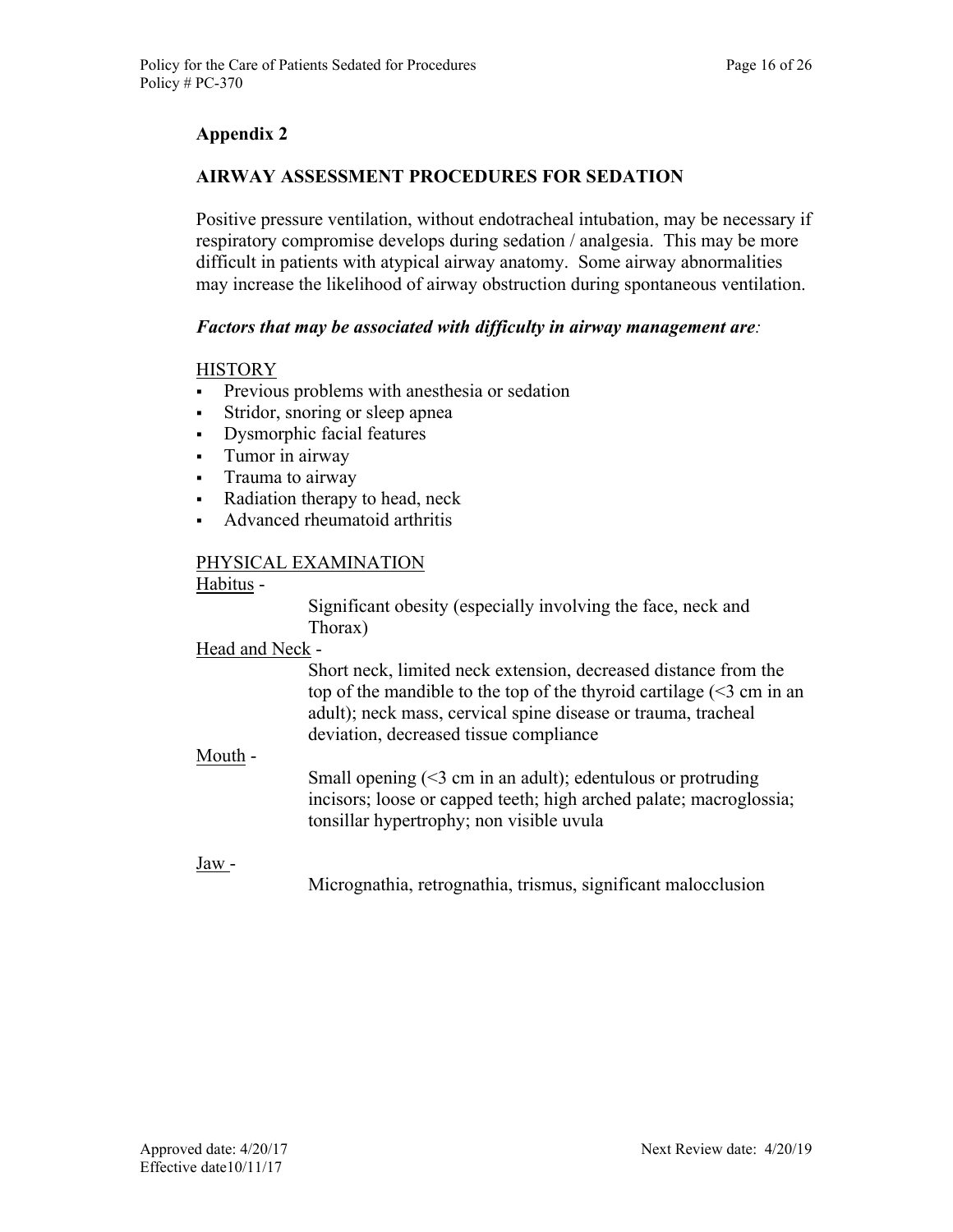## **MALLAMPATI SCORE**

This scoring system was first introduced in 1985 in the Canadian Anesthesia Society Journal based on the work of Mallampati. Place the patient in a seated position and have them hold head in a neutral position with mouth open wide and the tongue fully extended. The paramedic should visualize on of the following classifications:

*Class I (easy)—visualization of the soft palate, fauces, uvula, and both anterior and posterior pillars*

*Class II—visualization of the soft palate, fauces, and uvula*

*Class III—visualization of the soft palate and the base of the uvula*

*Class IV (difficult)—the soft palate is not visible at all*







CLASS IV Only palate visible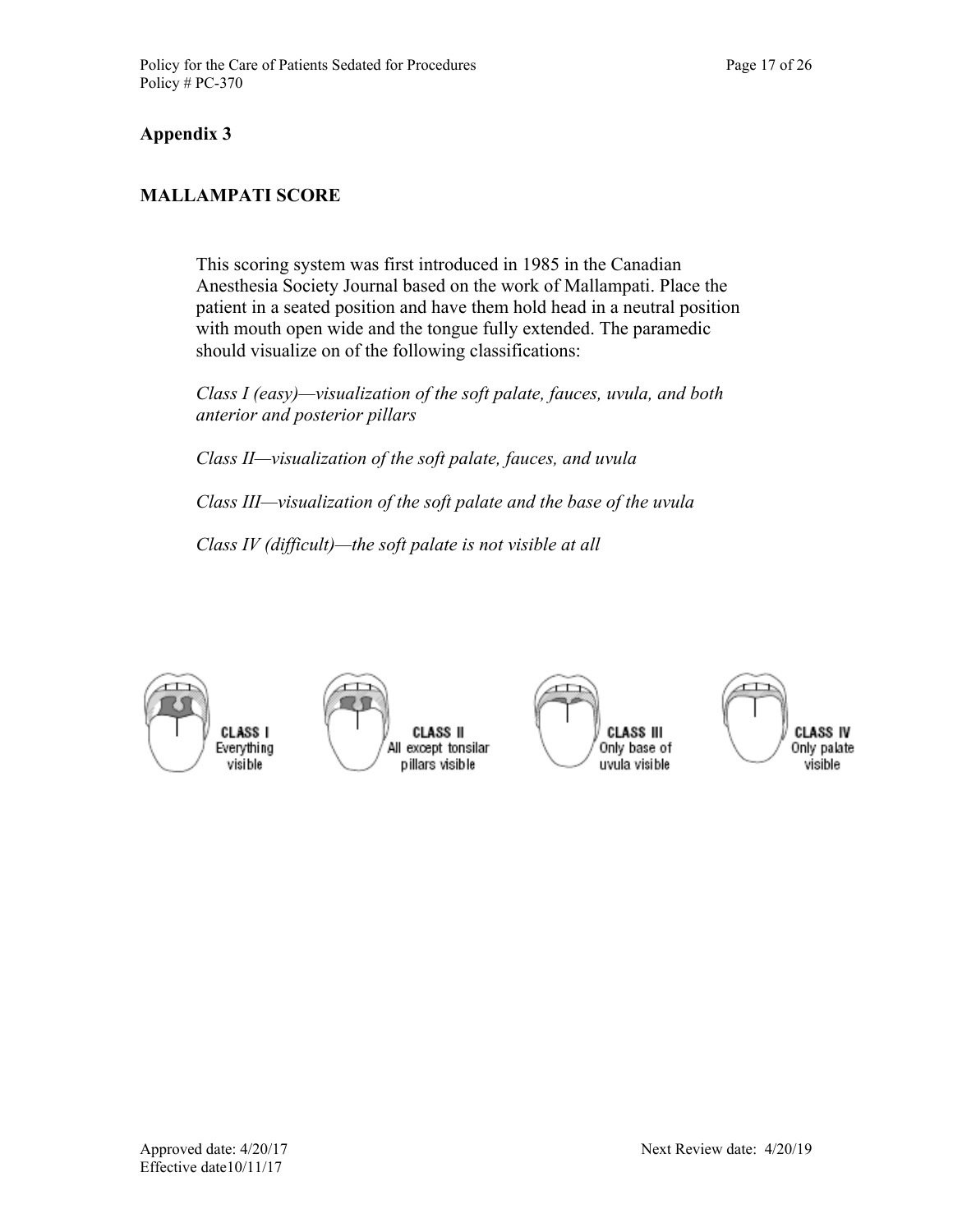## **FASTING PROTOCOL FOR SEDATION AND ANALGESIA FOR ELECTIVE PROCEDURES**

The following guidelines are intended for patients with normal airway and gastroesophageal anatomy. Several factors are associated with delayed gastric emptying and/or increased risk of aspiration - (see Appendix 4). When risk of aspiration is increased, a longer fasting interval is warranted and antacid prophylaxis or intubation may be indicated.

|                         | Chewing gum (chewed only, not<br>swallowed)                                                                         | No delay       |
|-------------------------|---------------------------------------------------------------------------------------------------------------------|----------------|
| $\overline{2}$          | Clears, clear dissolving candy e.g. tic-tacs,<br>life savers (not chocolate)                                        | 2 Hours        |
| 3                       | <b>Breast Milk</b>                                                                                                  | <b>4 Hours</b> |
| $\overline{\mathbf{4}}$ | Formula, light carbohydrate meal (toast or<br>crackers not containing fat, chocolate,<br>protein or dairy products) | <b>6 Hours</b> |
| 5                       | Fat*, protein, non-human milk                                                                                       | 8 Hours        |

\*This includes milk, formula and breast milk (high fat content may delay gastric emptying).

There are no data to establish whether a 6 - 8 hr fast is equivalent to an overnight fast before sedation / anesthesia.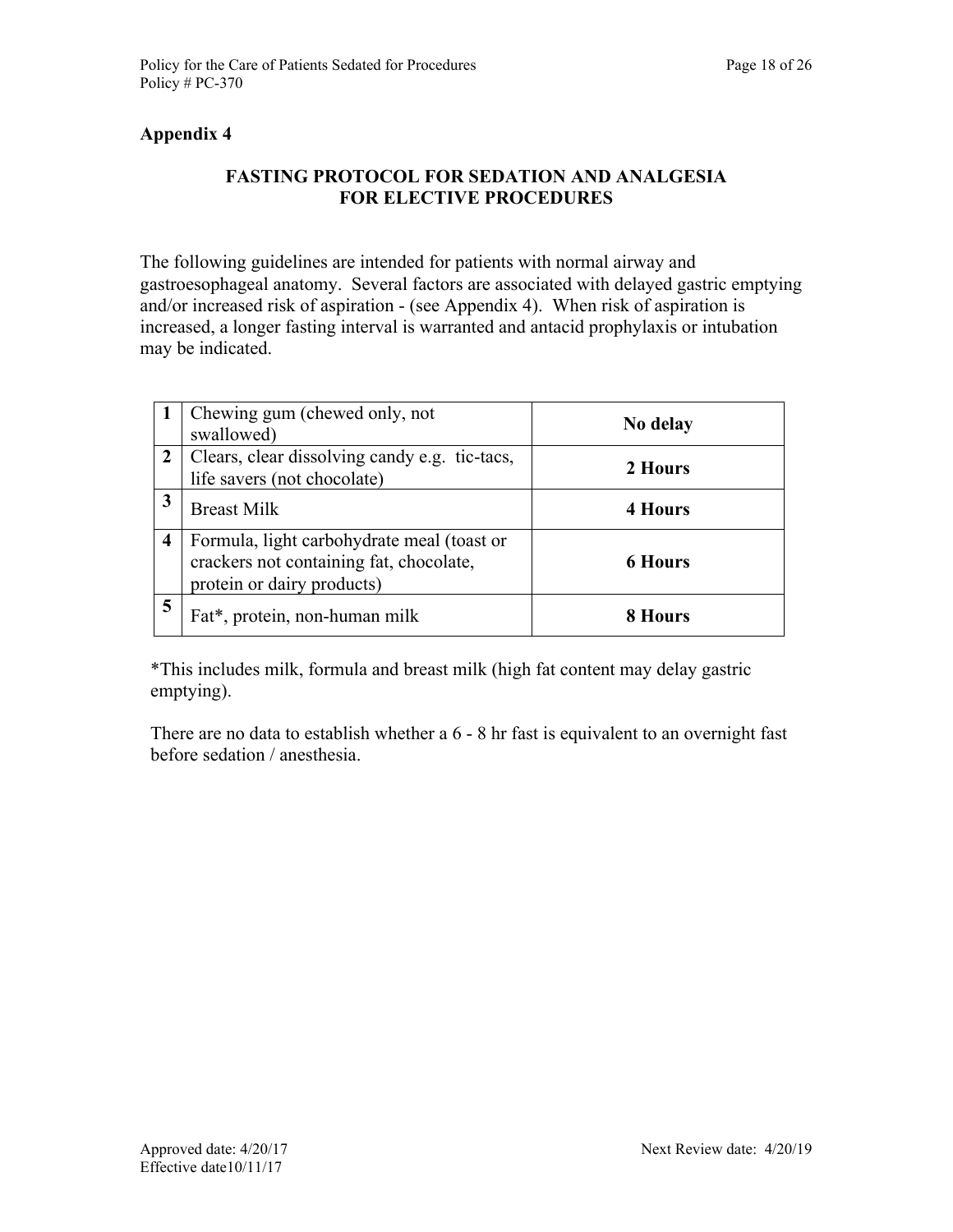#### **FACTORS ASSOCIATED WITH INCREASED RISK OF ASPIRATION**

- Abnormal Airway
- Morbid Obesity
- Hiatus Hernia with Reflux
- Abnormal Autonomic Function
- Prior Gastric Surgery
- Pregnancy
- "Full Stomach" or Delayed Gastric Emptying
- Altered Mental State
- Spinal Cord Injury with Paraplegia or Quadriplegia
- Narcotics
- Pain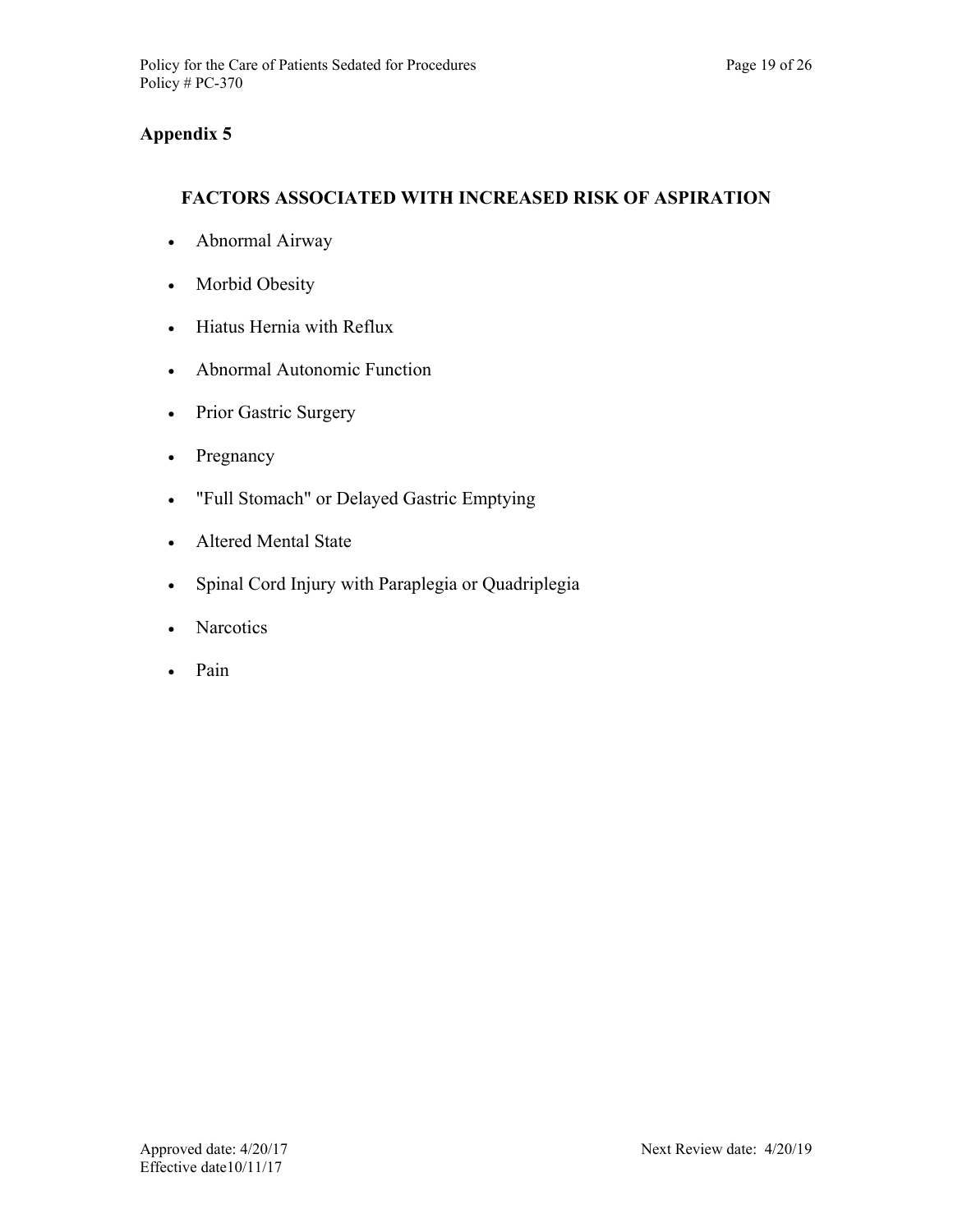## **DEPTH OF SEDATION CONTINUUM**

## **Approved by the ASA House of Delegated on October 13, 1999 and amended on October 27, 2004**

|                                   | <b>Minimal</b><br><b>Sedation</b><br><b>Analgesia</b> | <b>Moderate</b><br><b>Sedation</b>             | <b>Deep Sedation</b>                                                         | <b>General</b><br><b>Anesthesia</b>             |
|-----------------------------------|-------------------------------------------------------|------------------------------------------------|------------------------------------------------------------------------------|-------------------------------------------------|
| Responsiveness                    | Normal<br>response to<br>verbal<br>stimulation        | Purposeful<br>response to<br>verbal or tactile | Purposeful<br>response<br>following<br>repeated or<br>painful<br>stimulation | Unarousable<br>even with<br>painful<br>stimulus |
| Airway                            | Unaffected                                            | No intervention<br>required                    | Intervention<br>may be<br>required                                           | Intervention<br>often required                  |
| Spontaneous<br>Ventilation        | Unaffected                                            | Adequate                                       | May be<br>inadequate                                                         | Frequently<br>inadequate                        |
| Cardiovascular<br><b>Function</b> | Unaffected                                            | Usually<br>maintained                          | Usually<br>maintained                                                        | May be<br>impaired                              |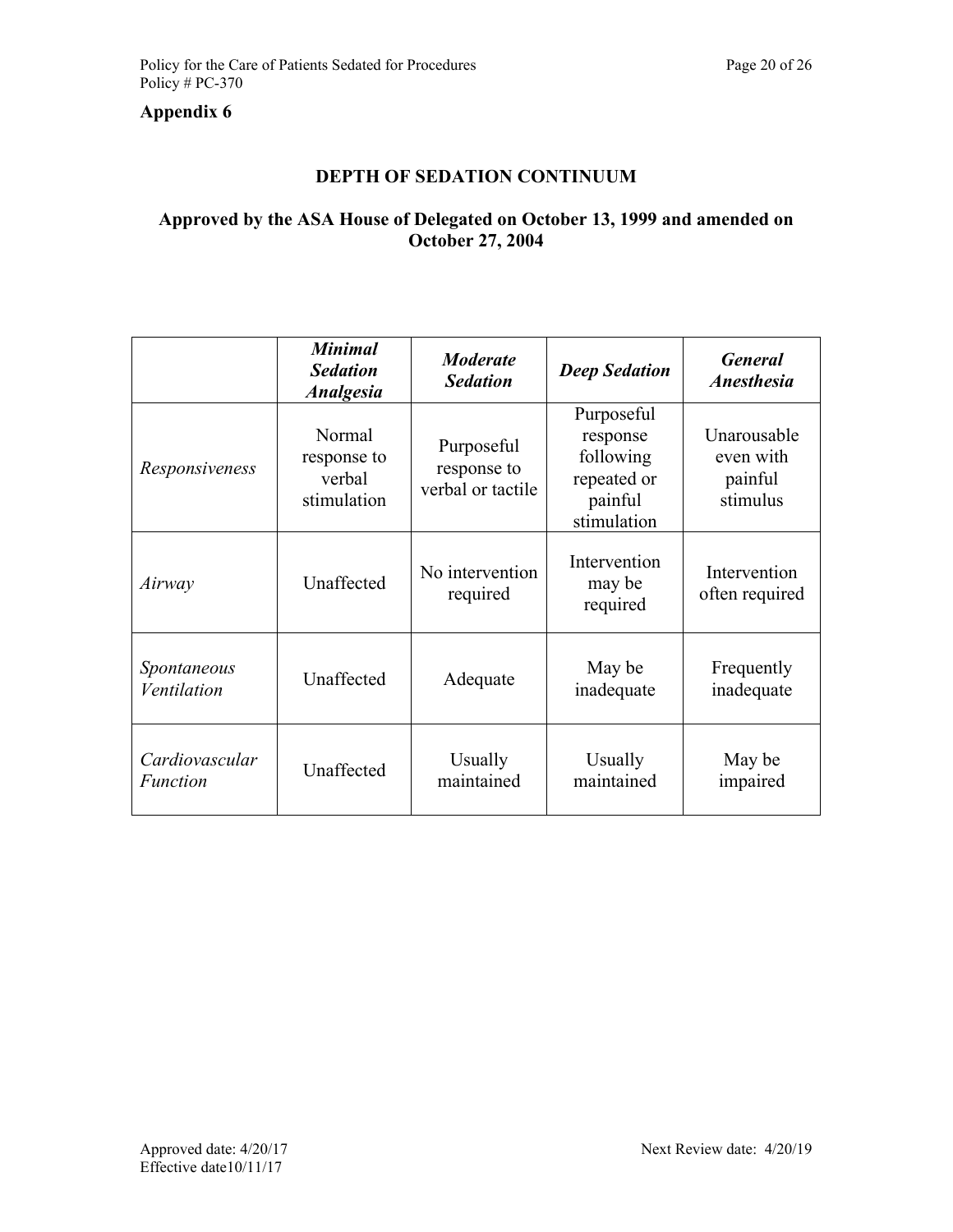#### **MEDICATIONS FOR SEDATION**

#### **The following are suggested doses. However, lower doses can have an unanticipated outcome.**

#### **Any use of these medications for pre-procedural sedation invokes the Sedation Protocol**

| <b>MEDICATION</b>    | <b>DOSE</b>                  | <b>COMMENTS</b>                       |  |  |  |
|----------------------|------------------------------|---------------------------------------|--|--|--|
| <b>SEDATIVES</b>     |                              |                                       |  |  |  |
|                      | Adult: $0.05 - 0.1$ mg/kg IV | Additive depression with<br>$\bullet$ |  |  |  |
|                      | Max 5 - 10 mg                | narcotics                             |  |  |  |
| Midazolam (Versed)   | Peds: $0.05 - 0.1$ mg/kg IV  |                                       |  |  |  |
|                      | $0.5 - 0.7$ mg/kg po         |                                       |  |  |  |
|                      | Max: $20$ mg po              |                                       |  |  |  |
|                      | Adult: $0.05$ mg/kg          | Long acting                           |  |  |  |
| Lorazepam (Ativan)   | Max: $4 mg$                  | Beware cumulative effect              |  |  |  |
|                      |                              |                                       |  |  |  |
|                      | Adult: $0.05 - 0.1$ mg/kg IV | Pain on injection<br>$\bullet$        |  |  |  |
| Diazepam (Valium)    | Max:10mg                     | Half as potent as Versed<br>$\bullet$ |  |  |  |
|                      | Peds: $30 - 100$ mg/kg po/pr | Must be given under<br>$\bullet$      |  |  |  |
| Chloral hydrate      | Max: 2 gm dose               | supervision                           |  |  |  |
|                      | <b>ANALGESICS</b>            |                                       |  |  |  |
|                      |                              | Potent synthetic                      |  |  |  |
| Fentanyl (Sublimaze) | Adult/Peds: $1-3$ mcg/kg IV  | Depressed CO2 response                |  |  |  |
|                      |                              | May outlast Narcan                    |  |  |  |
|                      |                              | Prototype narcotic                    |  |  |  |
|                      |                              | Histamine release                     |  |  |  |
| Morphine             | Adult/Peds: 0.1 mg/kg IV     | Long acting                           |  |  |  |
|                      |                              | May outlast Narcan                    |  |  |  |

| <b>ANTAGONISTS</b>                              |                                                                                                                                       |                                                                                                |  |  |  |
|-------------------------------------------------|---------------------------------------------------------------------------------------------------------------------------------------|------------------------------------------------------------------------------------------------|--|--|--|
| Naloxone (Narcan)<br>(for Narcotics)            | Adult: 0.1-0.2 mg IV<br>$q$ 2-3 min<br>to desired effect<br>Peds: 0.1 - 0.2 mg/kg IV<br>$q$ 2-3 min                                   | Brief duration of action<br>$30 - 45$ min<br>Potential for residual<br>$\bullet$<br>resedation |  |  |  |
| Flumazenil (Romazicon)<br>(For Benzodiazepines) | Adult: $0.1 - 0.2$ mg IV to<br>desired effect<br>Adult Max: 3 mg<br>Peds Dose: $0.01$ mg / kg<br>Peds Max: 0.2mg/dose<br>$0.05$ mg/kg | May precipitate seizures<br>Residual resedation                                                |  |  |  |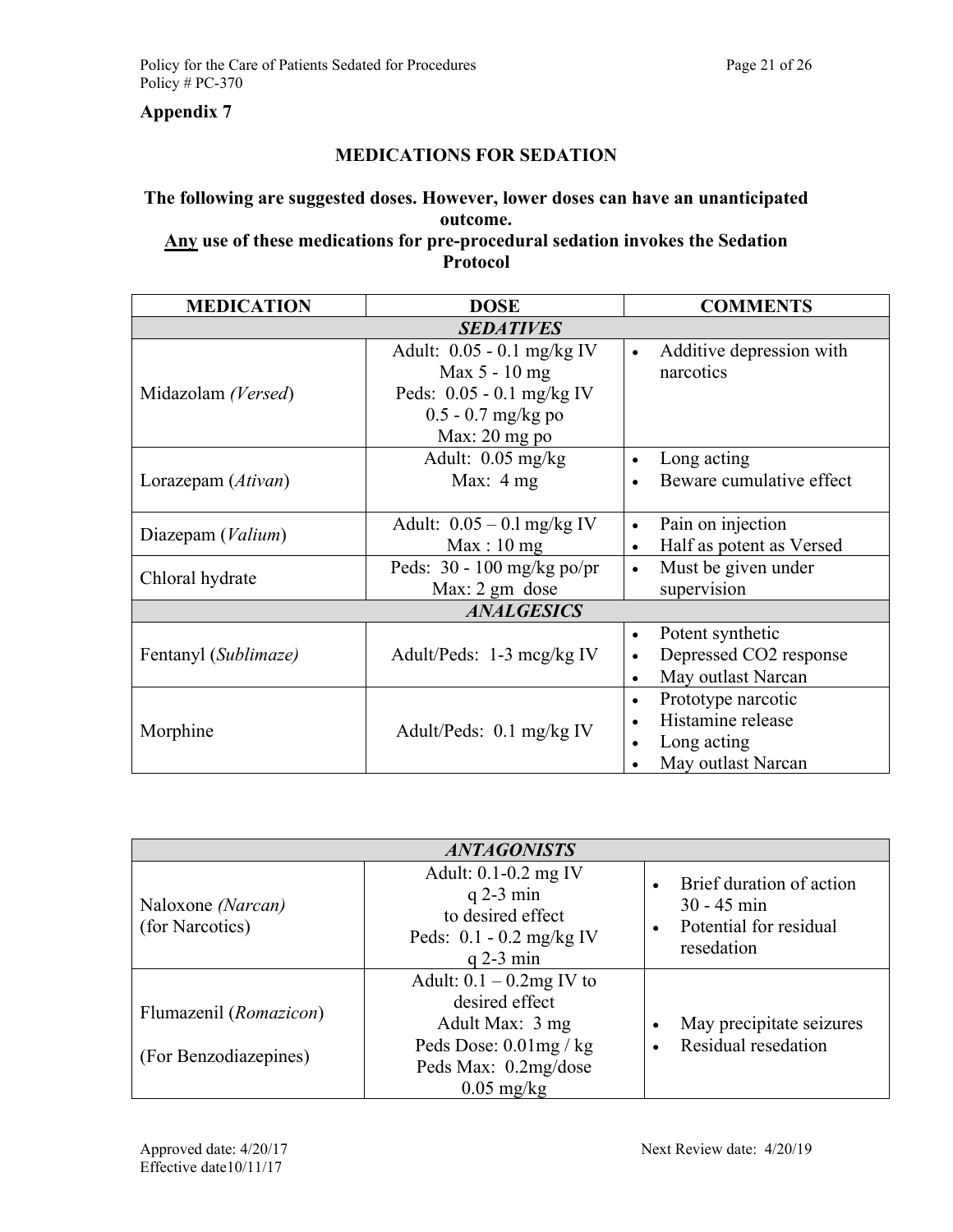## *DEEP SEDATION / ANESTHETICS*

These medications are commonly used to induce and/or maintain general anesthesia where loss of protective airway reflexes is anticipated. Therefore, these medications are not suitable for conscious sedation/analgesia.

|  |  | Their use is restricted to specifically credentialed physician practitioners. |
|--|--|-------------------------------------------------------------------------------|
|  |  |                                                                               |

| <b>MEDICATION</b>   | <b>DOSE</b>                                                                                                      | <b>COMMENTS</b>                                                                                                                                                        |
|---------------------|------------------------------------------------------------------------------------------------------------------|------------------------------------------------------------------------------------------------------------------------------------------------------------------------|
|                     | <b>DEEP SEDATION/ANESTHETICS</b>                                                                                 |                                                                                                                                                                        |
|                     | Adult: 1mg/kg followed by                                                                                        | Short acting hypnotic<br>Respiratory depressant<br>Antiemetic<br>Onset within 30 seconds<br>$\bullet$                                                                  |
| Propofol (Diprivan) | $0.5$ mg/kg q 3-5 minutes as<br>needed                                                                           | IV lasts 3-10 minutes depending<br>$\bullet$<br>on dose                                                                                                                |
|                     | Peds: 1mg/kg followed<br>by $0.5 \text{ mg/kg}$ every 3-5                                                        | No analgesic properties<br>$\bullet$                                                                                                                                   |
|                     | minutes as needed                                                                                                | Vasodilator and Negative<br>$\bullet$<br>Inotrope                                                                                                                      |
|                     |                                                                                                                  | May need to reduce dose in<br>elderly                                                                                                                                  |
| Etomidate (Amidate) | Adult: $0.1$ - $0.2$ mg/kg IV<br>push over 30-60 sec. Then<br>$0.05$ mg/kg q 3-5 min.<br>Peds: $0.1 - 0.3$ mg/kg | Irritating at injection site.<br>(Dose dependent)<br>Lasts:<br>$0.1$ mg/kg – 2-3 min<br>$0.3$ mg/kg – 4-10 min                                                         |
| Ketamine            | Adults: 1 to 2mg/kg IV<br>over 1-2 min. Then 0.25-<br>$0.5$ mg/kg q 5-10 min<br>Peds: $0.5 - 1.0$ mg/kg          | Onset within 30 seconds<br>$\bullet$<br>IV – lasts 5 to 10 minutes.<br>$\bullet$<br>Maximum concentration for IV<br>$\bullet$<br>push - 50 mg/ml Recovery 1-2<br>hours |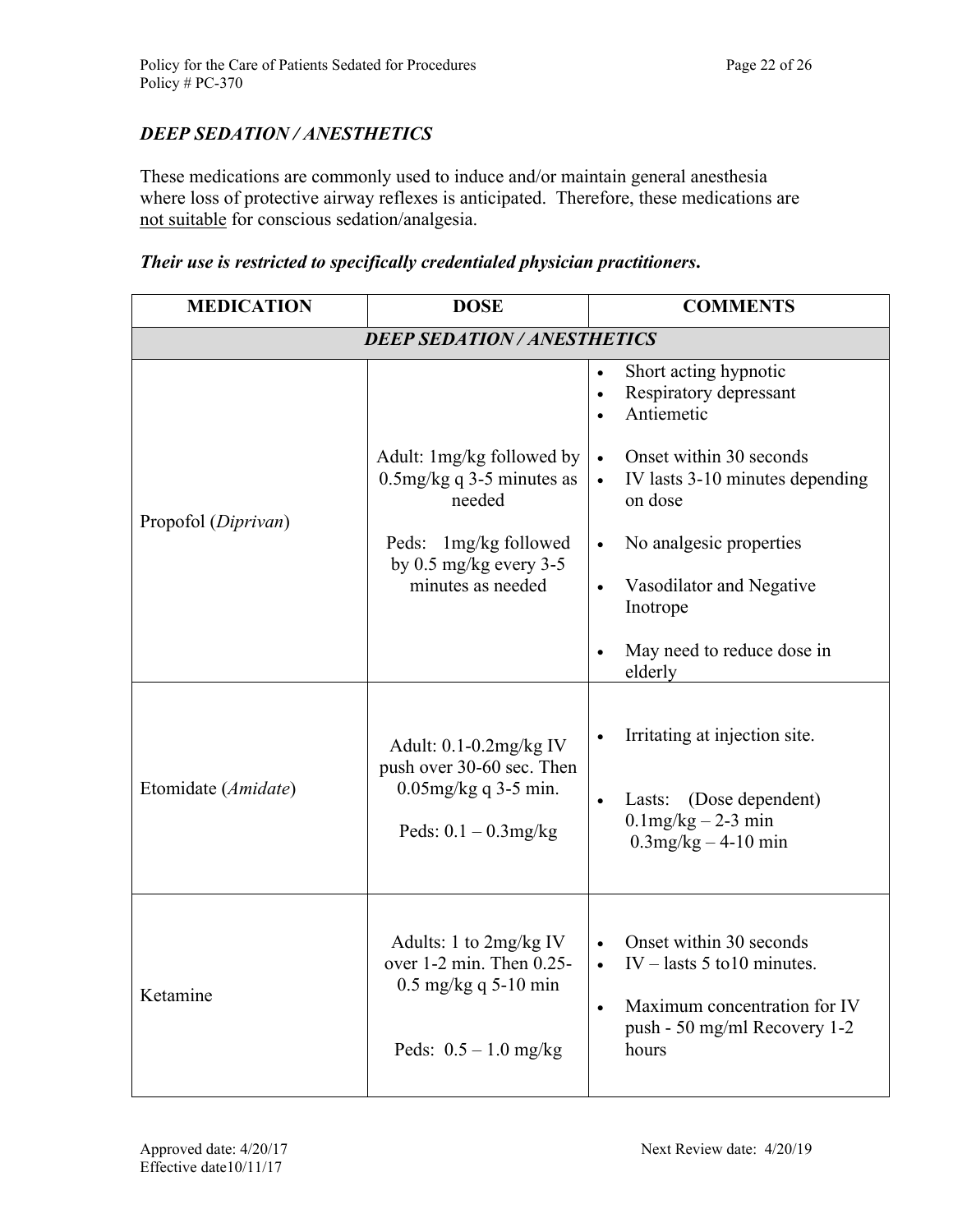## **RELEVANT JOINT COMMISSION and ASA STANDARDS**

- 1. To review the relevant Joint Commission Standards please see 2015 Hospital Accreditation Standards: PC.03.01.01 to PC.03.01.07, RC.02.01.03, PI.01.01.01.
- 2. To review the relevant American Society of Anesthesia Standards see "Practice Guidelines for Sedation and Analgesia by Non-Anesthesiologists" in Anesthesiology 2012; 96:1004-1017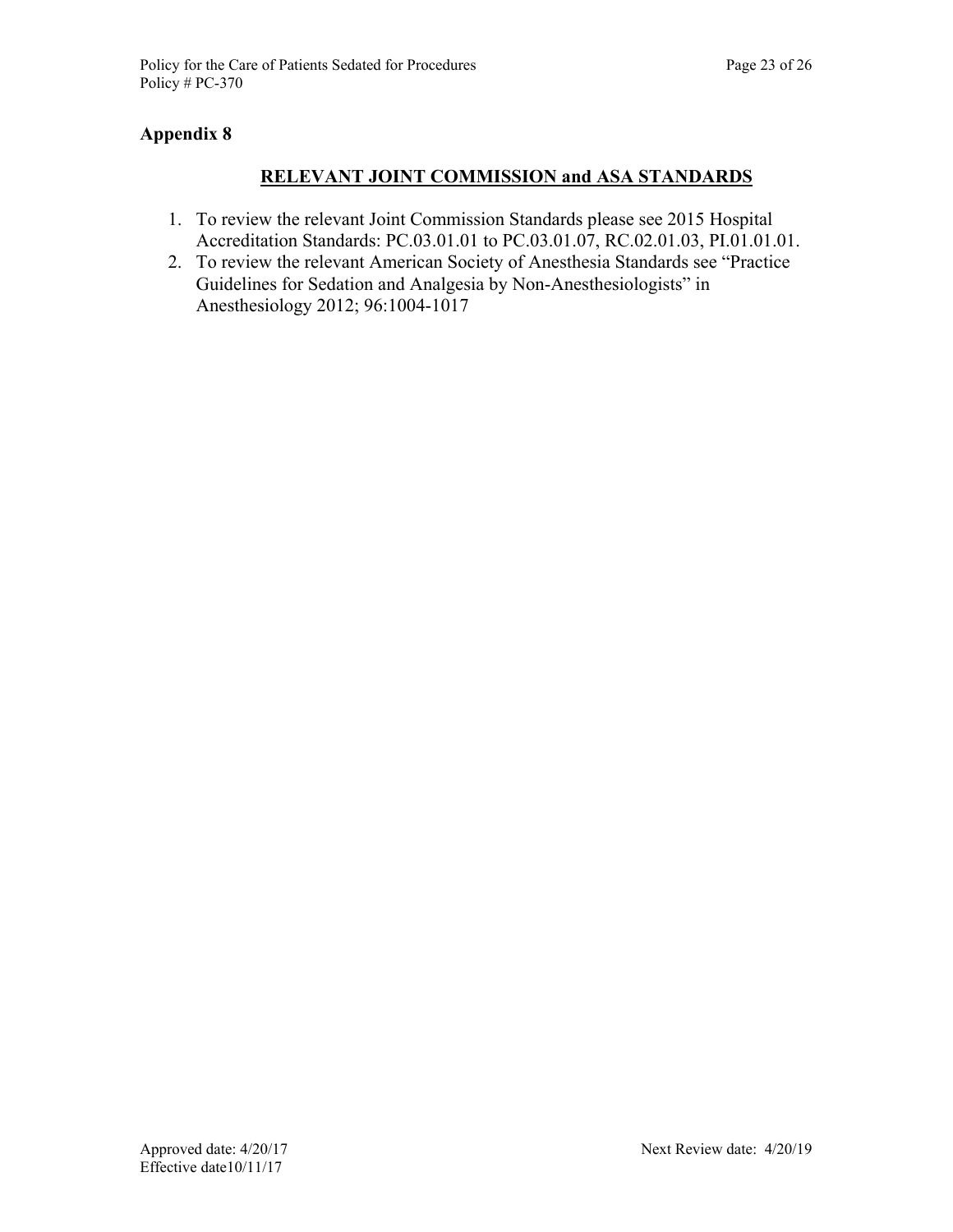#### **Appendix 9 Forms:**

#### **SEDATION PROCEDURE RECORD (INCLUDES POST-PROCEDURE/SEDATION RECOVERY RECORD AND POST-PROCEDURE/SEDATION ASSESSMENT)**



Effective date10/11/17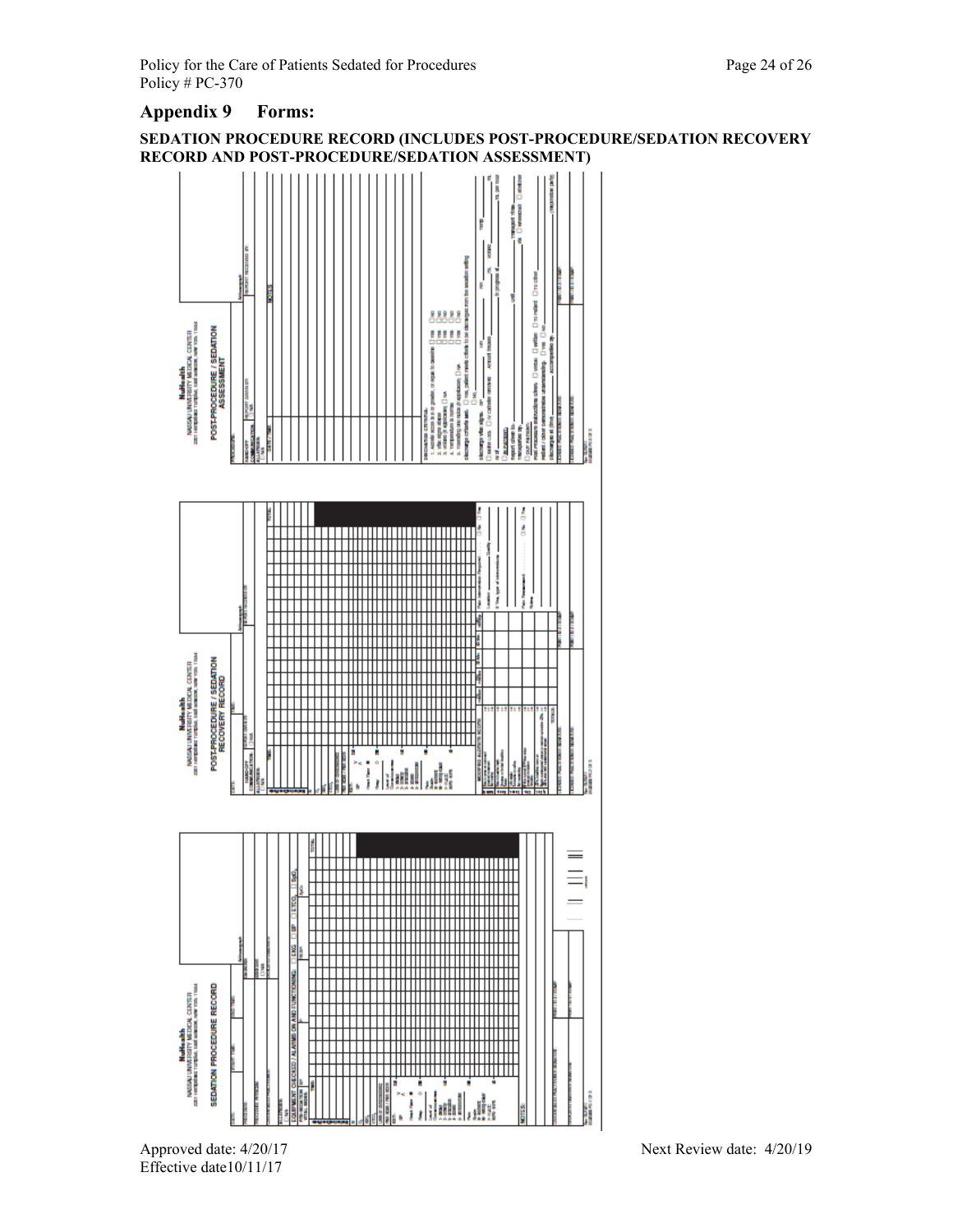#### **PRE PROCEDURE/SEDATION ASSESSMENT RECORD**

| TIME.<br>EM<br>HT.<br>WT.<br>cm<br>ko<br>Addressophph<br><b>NORATOR:</b><br><b>TICHASED BRANDINGS</b><br><b>REFERRING PHYSICAN:</b><br><b>ALLERGIES:</b><br><b>ATTENDING PHYSICIAN'S ASSESSMENT</b><br>Medication Reconciliation list reviewed<br>[] Inpatient: Comprehensive H&P in chart and reviewed<br>Consult on Chart: [ No     Yes   NA<br>[] Ambulatory: H&P completed within 30 days, contains today's update<br>EKG on Chart:   No     Yes   NA<br>and all changes documented as applicable<br><b>MEDICAL HISTORY:</b><br><b>NECK:</b><br><b>IN WINDS AND RESIDENCE</b><br>Prognant<br>No Di Yos ________<br><b>HEART:</b><br><b>TWN STREET STREET IN 1999</b><br>Cantlact<br>LUNGS:<br><b>ETWNER AND RESIDENCE</b><br>Internal Dowlos [1] No [1] Yes<br><b>ABDOMEN:</b><br>TWN. The contract of the contract of<br>Pulmonary: DNo DYes<br><b>RENAL:</b><br><b>TWN AND REPORTS</b><br>Other:<br><b>DIABETES:</b><br>$\Box$ No $\Box$ Yes<br>OTHER:<br>No. 17 Yes<br><b>SURGICAL HISTORY:</b><br><b>MENTAL STATUS: IT WNL</b><br><b>ORA RIRK:</b><br>No Il Yes<br>Must be Completed on All Patients Prior to Sedation:<br><b>SEDATION and ANESTHESIA HISTORY:</b><br>LEVEL OF CONSCIOUSNESS: / alroib ong) 1 2 3 4 5<br>None II No Complications III Other<br><b>TEETH:</b><br>UWN. UP DENTURES<br>ANXIETY LEVEL: C MILD C MODERATE C SEVERE<br>SOCIAL HABITS:<br>ASA STATUS: (circle one) 1 2 3 4 5<br>Smoking:<br>$\Box$ No $\Box$ Yes $\Box$<br>MALLAMPATI SCORE: /drde anal 1 2 3 4<br>Alcohot:<br>$\Box$ No $\Box$ Yes<br>ASPIRATION RISK: [ No [ ] Yes<br>Drug Usa:<br>WBC: HGB: HCT: PLTS: QLU: QLU:<br>No: Ke, BUN: Cr., PT: NR: NR: HOG: OTHER: NR:<br>SEDATION PLAN: [ ] Moderate (Conscious) Sedation [ ] Deep Sedation [ ] Anesthesia [ ] None<br>Patient may be discharged when discharge criteria is met [1] Yes [1] No<br><b>IMMEDIATE PRE-SEDATION EVALUATION:</b><br>Modification to Plan: [] No [1] Yes<br>The patient is a candidate for sedation: [] Yes [] No<br>Patient / Parent / Legal Guardian Informed of Sedation Plan, risks, benefits and alternatives: [ ] Yes [ ] No<br>$\Box$ BP<br><b>CI Heart Rate</b><br><b>Respirations</b><br>MONITORING: CISaO,<br><b>El Leval of Consciousnass</b><br><b>DETCO.</b><br>PRINT / ID # / STAMP:<br>Print Name or Telephonic ID #<br><b>DATE</b><br><b>ME</b> | <b>NuHealth</b><br>NASSAU UNIVERSITY MEDICAL CENTER<br>2201 Hempstead Tumpike, East Meadow, New York 11554<br><b>PRE PROCEDURE / SEDATION</b> |  |  |
|-------------------------------------------------------------------------------------------------------------------------------------------------------------------------------------------------------------------------------------------------------------------------------------------------------------------------------------------------------------------------------------------------------------------------------------------------------------------------------------------------------------------------------------------------------------------------------------------------------------------------------------------------------------------------------------------------------------------------------------------------------------------------------------------------------------------------------------------------------------------------------------------------------------------------------------------------------------------------------------------------------------------------------------------------------------------------------------------------------------------------------------------------------------------------------------------------------------------------------------------------------------------------------------------------------------------------------------------------------------------------------------------------------------------------------------------------------------------------------------------------------------------------------------------------------------------------------------------------------------------------------------------------------------------------------------------------------------------------------------------------------------------------------------------------------------------------------------------------------------------------------------------------------------------------------------------------------------------------------------------------------------------------------------------------------------------------------------------------------------------------------------------------------------------------------------------------------------------------------------------------------------------------------------------------------------------------------------------|-----------------------------------------------------------------------------------------------------------------------------------------------|--|--|
|                                                                                                                                                                                                                                                                                                                                                                                                                                                                                                                                                                                                                                                                                                                                                                                                                                                                                                                                                                                                                                                                                                                                                                                                                                                                                                                                                                                                                                                                                                                                                                                                                                                                                                                                                                                                                                                                                                                                                                                                                                                                                                                                                                                                                                                                                                                                           | <b>ASSESSMENT RECORD</b><br><b>DATE</b>                                                                                                       |  |  |
|                                                                                                                                                                                                                                                                                                                                                                                                                                                                                                                                                                                                                                                                                                                                                                                                                                                                                                                                                                                                                                                                                                                                                                                                                                                                                                                                                                                                                                                                                                                                                                                                                                                                                                                                                                                                                                                                                                                                                                                                                                                                                                                                                                                                                                                                                                                                           | <b>Notice Stations</b>                                                                                                                        |  |  |
|                                                                                                                                                                                                                                                                                                                                                                                                                                                                                                                                                                                                                                                                                                                                                                                                                                                                                                                                                                                                                                                                                                                                                                                                                                                                                                                                                                                                                                                                                                                                                                                                                                                                                                                                                                                                                                                                                                                                                                                                                                                                                                                                                                                                                                                                                                                                           |                                                                                                                                               |  |  |
|                                                                                                                                                                                                                                                                                                                                                                                                                                                                                                                                                                                                                                                                                                                                                                                                                                                                                                                                                                                                                                                                                                                                                                                                                                                                                                                                                                                                                                                                                                                                                                                                                                                                                                                                                                                                                                                                                                                                                                                                                                                                                                                                                                                                                                                                                                                                           |                                                                                                                                               |  |  |
|                                                                                                                                                                                                                                                                                                                                                                                                                                                                                                                                                                                                                                                                                                                                                                                                                                                                                                                                                                                                                                                                                                                                                                                                                                                                                                                                                                                                                                                                                                                                                                                                                                                                                                                                                                                                                                                                                                                                                                                                                                                                                                                                                                                                                                                                                                                                           | $\square$ NA                                                                                                                                  |  |  |
|                                                                                                                                                                                                                                                                                                                                                                                                                                                                                                                                                                                                                                                                                                                                                                                                                                                                                                                                                                                                                                                                                                                                                                                                                                                                                                                                                                                                                                                                                                                                                                                                                                                                                                                                                                                                                                                                                                                                                                                                                                                                                                                                                                                                                                                                                                                                           |                                                                                                                                               |  |  |
|                                                                                                                                                                                                                                                                                                                                                                                                                                                                                                                                                                                                                                                                                                                                                                                                                                                                                                                                                                                                                                                                                                                                                                                                                                                                                                                                                                                                                                                                                                                                                                                                                                                                                                                                                                                                                                                                                                                                                                                                                                                                                                                                                                                                                                                                                                                                           | <b>HISTORY &amp; PHYSICAL:</b>                                                                                                                |  |  |
|                                                                                                                                                                                                                                                                                                                                                                                                                                                                                                                                                                                                                                                                                                                                                                                                                                                                                                                                                                                                                                                                                                                                                                                                                                                                                                                                                                                                                                                                                                                                                                                                                                                                                                                                                                                                                                                                                                                                                                                                                                                                                                                                                                                                                                                                                                                                           |                                                                                                                                               |  |  |
|                                                                                                                                                                                                                                                                                                                                                                                                                                                                                                                                                                                                                                                                                                                                                                                                                                                                                                                                                                                                                                                                                                                                                                                                                                                                                                                                                                                                                                                                                                                                                                                                                                                                                                                                                                                                                                                                                                                                                                                                                                                                                                                                                                                                                                                                                                                                           |                                                                                                                                               |  |  |
|                                                                                                                                                                                                                                                                                                                                                                                                                                                                                                                                                                                                                                                                                                                                                                                                                                                                                                                                                                                                                                                                                                                                                                                                                                                                                                                                                                                                                                                                                                                                                                                                                                                                                                                                                                                                                                                                                                                                                                                                                                                                                                                                                                                                                                                                                                                                           |                                                                                                                                               |  |  |
|                                                                                                                                                                                                                                                                                                                                                                                                                                                                                                                                                                                                                                                                                                                                                                                                                                                                                                                                                                                                                                                                                                                                                                                                                                                                                                                                                                                                                                                                                                                                                                                                                                                                                                                                                                                                                                                                                                                                                                                                                                                                                                                                                                                                                                                                                                                                           |                                                                                                                                               |  |  |
|                                                                                                                                                                                                                                                                                                                                                                                                                                                                                                                                                                                                                                                                                                                                                                                                                                                                                                                                                                                                                                                                                                                                                                                                                                                                                                                                                                                                                                                                                                                                                                                                                                                                                                                                                                                                                                                                                                                                                                                                                                                                                                                                                                                                                                                                                                                                           |                                                                                                                                               |  |  |
|                                                                                                                                                                                                                                                                                                                                                                                                                                                                                                                                                                                                                                                                                                                                                                                                                                                                                                                                                                                                                                                                                                                                                                                                                                                                                                                                                                                                                                                                                                                                                                                                                                                                                                                                                                                                                                                                                                                                                                                                                                                                                                                                                                                                                                                                                                                                           |                                                                                                                                               |  |  |
|                                                                                                                                                                                                                                                                                                                                                                                                                                                                                                                                                                                                                                                                                                                                                                                                                                                                                                                                                                                                                                                                                                                                                                                                                                                                                                                                                                                                                                                                                                                                                                                                                                                                                                                                                                                                                                                                                                                                                                                                                                                                                                                                                                                                                                                                                                                                           |                                                                                                                                               |  |  |
|                                                                                                                                                                                                                                                                                                                                                                                                                                                                                                                                                                                                                                                                                                                                                                                                                                                                                                                                                                                                                                                                                                                                                                                                                                                                                                                                                                                                                                                                                                                                                                                                                                                                                                                                                                                                                                                                                                                                                                                                                                                                                                                                                                                                                                                                                                                                           |                                                                                                                                               |  |  |
|                                                                                                                                                                                                                                                                                                                                                                                                                                                                                                                                                                                                                                                                                                                                                                                                                                                                                                                                                                                                                                                                                                                                                                                                                                                                                                                                                                                                                                                                                                                                                                                                                                                                                                                                                                                                                                                                                                                                                                                                                                                                                                                                                                                                                                                                                                                                           |                                                                                                                                               |  |  |
|                                                                                                                                                                                                                                                                                                                                                                                                                                                                                                                                                                                                                                                                                                                                                                                                                                                                                                                                                                                                                                                                                                                                                                                                                                                                                                                                                                                                                                                                                                                                                                                                                                                                                                                                                                                                                                                                                                                                                                                                                                                                                                                                                                                                                                                                                                                                           |                                                                                                                                               |  |  |
|                                                                                                                                                                                                                                                                                                                                                                                                                                                                                                                                                                                                                                                                                                                                                                                                                                                                                                                                                                                                                                                                                                                                                                                                                                                                                                                                                                                                                                                                                                                                                                                                                                                                                                                                                                                                                                                                                                                                                                                                                                                                                                                                                                                                                                                                                                                                           |                                                                                                                                               |  |  |
|                                                                                                                                                                                                                                                                                                                                                                                                                                                                                                                                                                                                                                                                                                                                                                                                                                                                                                                                                                                                                                                                                                                                                                                                                                                                                                                                                                                                                                                                                                                                                                                                                                                                                                                                                                                                                                                                                                                                                                                                                                                                                                                                                                                                                                                                                                                                           |                                                                                                                                               |  |  |
|                                                                                                                                                                                                                                                                                                                                                                                                                                                                                                                                                                                                                                                                                                                                                                                                                                                                                                                                                                                                                                                                                                                                                                                                                                                                                                                                                                                                                                                                                                                                                                                                                                                                                                                                                                                                                                                                                                                                                                                                                                                                                                                                                                                                                                                                                                                                           |                                                                                                                                               |  |  |
|                                                                                                                                                                                                                                                                                                                                                                                                                                                                                                                                                                                                                                                                                                                                                                                                                                                                                                                                                                                                                                                                                                                                                                                                                                                                                                                                                                                                                                                                                                                                                                                                                                                                                                                                                                                                                                                                                                                                                                                                                                                                                                                                                                                                                                                                                                                                           |                                                                                                                                               |  |  |
|                                                                                                                                                                                                                                                                                                                                                                                                                                                                                                                                                                                                                                                                                                                                                                                                                                                                                                                                                                                                                                                                                                                                                                                                                                                                                                                                                                                                                                                                                                                                                                                                                                                                                                                                                                                                                                                                                                                                                                                                                                                                                                                                                                                                                                                                                                                                           |                                                                                                                                               |  |  |
|                                                                                                                                                                                                                                                                                                                                                                                                                                                                                                                                                                                                                                                                                                                                                                                                                                                                                                                                                                                                                                                                                                                                                                                                                                                                                                                                                                                                                                                                                                                                                                                                                                                                                                                                                                                                                                                                                                                                                                                                                                                                                                                                                                                                                                                                                                                                           |                                                                                                                                               |  |  |
|                                                                                                                                                                                                                                                                                                                                                                                                                                                                                                                                                                                                                                                                                                                                                                                                                                                                                                                                                                                                                                                                                                                                                                                                                                                                                                                                                                                                                                                                                                                                                                                                                                                                                                                                                                                                                                                                                                                                                                                                                                                                                                                                                                                                                                                                                                                                           |                                                                                                                                               |  |  |
|                                                                                                                                                                                                                                                                                                                                                                                                                                                                                                                                                                                                                                                                                                                                                                                                                                                                                                                                                                                                                                                                                                                                                                                                                                                                                                                                                                                                                                                                                                                                                                                                                                                                                                                                                                                                                                                                                                                                                                                                                                                                                                                                                                                                                                                                                                                                           |                                                                                                                                               |  |  |
|                                                                                                                                                                                                                                                                                                                                                                                                                                                                                                                                                                                                                                                                                                                                                                                                                                                                                                                                                                                                                                                                                                                                                                                                                                                                                                                                                                                                                                                                                                                                                                                                                                                                                                                                                                                                                                                                                                                                                                                                                                                                                                                                                                                                                                                                                                                                           | LABS: Date of labs: _                                                                                                                         |  |  |
|                                                                                                                                                                                                                                                                                                                                                                                                                                                                                                                                                                                                                                                                                                                                                                                                                                                                                                                                                                                                                                                                                                                                                                                                                                                                                                                                                                                                                                                                                                                                                                                                                                                                                                                                                                                                                                                                                                                                                                                                                                                                                                                                                                                                                                                                                                                                           |                                                                                                                                               |  |  |
|                                                                                                                                                                                                                                                                                                                                                                                                                                                                                                                                                                                                                                                                                                                                                                                                                                                                                                                                                                                                                                                                                                                                                                                                                                                                                                                                                                                                                                                                                                                                                                                                                                                                                                                                                                                                                                                                                                                                                                                                                                                                                                                                                                                                                                                                                                                                           |                                                                                                                                               |  |  |
|                                                                                                                                                                                                                                                                                                                                                                                                                                                                                                                                                                                                                                                                                                                                                                                                                                                                                                                                                                                                                                                                                                                                                                                                                                                                                                                                                                                                                                                                                                                                                                                                                                                                                                                                                                                                                                                                                                                                                                                                                                                                                                                                                                                                                                                                                                                                           |                                                                                                                                               |  |  |
|                                                                                                                                                                                                                                                                                                                                                                                                                                                                                                                                                                                                                                                                                                                                                                                                                                                                                                                                                                                                                                                                                                                                                                                                                                                                                                                                                                                                                                                                                                                                                                                                                                                                                                                                                                                                                                                                                                                                                                                                                                                                                                                                                                                                                                                                                                                                           |                                                                                                                                               |  |  |
|                                                                                                                                                                                                                                                                                                                                                                                                                                                                                                                                                                                                                                                                                                                                                                                                                                                                                                                                                                                                                                                                                                                                                                                                                                                                                                                                                                                                                                                                                                                                                                                                                                                                                                                                                                                                                                                                                                                                                                                                                                                                                                                                                                                                                                                                                                                                           |                                                                                                                                               |  |  |
|                                                                                                                                                                                                                                                                                                                                                                                                                                                                                                                                                                                                                                                                                                                                                                                                                                                                                                                                                                                                                                                                                                                                                                                                                                                                                                                                                                                                                                                                                                                                                                                                                                                                                                                                                                                                                                                                                                                                                                                                                                                                                                                                                                                                                                                                                                                                           |                                                                                                                                               |  |  |
|                                                                                                                                                                                                                                                                                                                                                                                                                                                                                                                                                                                                                                                                                                                                                                                                                                                                                                                                                                                                                                                                                                                                                                                                                                                                                                                                                                                                                                                                                                                                                                                                                                                                                                                                                                                                                                                                                                                                                                                                                                                                                                                                                                                                                                                                                                                                           |                                                                                                                                               |  |  |
|                                                                                                                                                                                                                                                                                                                                                                                                                                                                                                                                                                                                                                                                                                                                                                                                                                                                                                                                                                                                                                                                                                                                                                                                                                                                                                                                                                                                                                                                                                                                                                                                                                                                                                                                                                                                                                                                                                                                                                                                                                                                                                                                                                                                                                                                                                                                           |                                                                                                                                               |  |  |
|                                                                                                                                                                                                                                                                                                                                                                                                                                                                                                                                                                                                                                                                                                                                                                                                                                                                                                                                                                                                                                                                                                                                                                                                                                                                                                                                                                                                                                                                                                                                                                                                                                                                                                                                                                                                                                                                                                                                                                                                                                                                                                                                                                                                                                                                                                                                           | CREDENTIALED PRACTITIONER SKINATURE:                                                                                                          |  |  |
|                                                                                                                                                                                                                                                                                                                                                                                                                                                                                                                                                                                                                                                                                                                                                                                                                                                                                                                                                                                                                                                                                                                                                                                                                                                                                                                                                                                                                                                                                                                                                                                                                                                                                                                                                                                                                                                                                                                                                                                                                                                                                                                                                                                                                                                                                                                                           | INTERFERETER (If applicable) SIGNATURE:                                                                                                       |  |  |
|                                                                                                                                                                                                                                                                                                                                                                                                                                                                                                                                                                                                                                                                                                                                                                                                                                                                                                                                                                                                                                                                                                                                                                                                                                                                                                                                                                                                                                                                                                                                                                                                                                                                                                                                                                                                                                                                                                                                                                                                                                                                                                                                                                                                                                                                                                                                           | <b>Bay, 05/19/11</b><br><b>ANNOUNCED INC. 4 YEAR OF</b>                                                                                       |  |  |

| <b>NuHealth</b><br>NASSAU UNIVERSITY MEDICAL CENTER<br>2201 Hempstead Tumpike, East Meadow, New York 11554                                                                                                                                                                                                                                                                                                                                                                                                                  |                                                            |        |                                                                                     |                                               |              |
|-----------------------------------------------------------------------------------------------------------------------------------------------------------------------------------------------------------------------------------------------------------------------------------------------------------------------------------------------------------------------------------------------------------------------------------------------------------------------------------------------------------------------------|------------------------------------------------------------|--------|-------------------------------------------------------------------------------------|-----------------------------------------------|--------------|
|                                                                                                                                                                                                                                                                                                                                                                                                                                                                                                                             |                                                            |        |                                                                                     |                                               |              |
| <b>PRE-PROCEDURE / SEDATION</b><br><b>ASSESSMENT</b>                                                                                                                                                                                                                                                                                                                                                                                                                                                                        |                                                            |        |                                                                                     |                                               |              |
| <b>TIMP</b><br><b>DATE:</b>                                                                                                                                                                                                                                                                                                                                                                                                                                                                                                 | Addressogniph                                              |        |                                                                                     |                                               |              |
| <b>MALLAMPATI SCORE:</b>                                                                                                                                                                                                                                                                                                                                                                                                                                                                                                    |                                                            |        |                                                                                     |                                               |              |
| <b>CLASS 1</b><br><b>Controllers</b><br><b>START</b>                                                                                                                                                                                                                                                                                                                                                                                                                                                                        | <b>CLASS II</b><br><b>W</b> carnet tom by<br>other visible |        | 0.455.10<br>Only base of<br><b>voils</b> visible                                    | <b>GREE IV</b><br>Only public<br><b>Widow</b> |              |
| AMERICAN SOCIETY OF ANESTHESIOLOGISTS (ASA) Physical Status Classification:<br>CLASS I: No organic, physiological, biochamical or psychiatric disturbance. The pathologic process for which operation is to be performed is localized and is not a systemic disturbance.                                                                                                                                                                                                                                                    |                                                            |        |                                                                                     |                                               |              |
| QLASS II: Mid is moderals protenic disturbance caused effect by the condition to be treated or by other pathodinoidedical processes.<br>CLASS III: Savon systemic disturbance or disaste from whatever cause, over though it may not be possible to define the degree of chability with finality.<br>QLASS IV: Sovora systemic disorder already life-threatening, not always connectable by the procedure.<br>GLASS V: Moribund callert who has little chance of survival, but is submitted to the procedure in depoundion. |                                                            |        |                                                                                     |                                               |              |
|                                                                                                                                                                                                                                                                                                                                                                                                                                                                                                                             | <b>NURSING / DEDICATED OBSERVER ASSESSMENT</b>             |        |                                                                                     |                                               |              |
| <b>INPATIENT ISAME DAY ADMIT II EMERGENCY ROOM PATIENT</b><br><b>AMBULATORY PATIENT</b>                                                                                                                                                                                                                                                                                                                                                                                                                                     |                                                            |        |                                                                                     |                                               |              |
| Primary Language: English Dother                                                                                                                                                                                                                                                                                                                                                                                                                                                                                            |                                                            |        | Interpreter Required: Ves II No                                                     |                                               |              |
| Identification Band on Patient: [   Yes Allergy Band on Patient: [   Yes     No     NA                                                                                                                                                                                                                                                                                                                                                                                                                                      |                                                            |        |                                                                                     |                                               |              |
| Patient Accompanied By:                                                                                                                                                                                                                                                                                                                                                                                                                                                                                                     |                                                            |        | Responsible Adult Escort Present: Di Yes Di No                                      |                                               |              |
|                                                                                                                                                                                                                                                                                                                                                                                                                                                                                                                             |                                                            |        |                                                                                     |                                               | <b>IT NA</b> |
| Procedure Instructions: [ To Patient   To Other- Relationship                                                                                                                                                                                                                                                                                                                                                                                                                                                               |                                                            |        |                                                                                     |                                               |              |
| Demonstrates Understanding:   Yes   No - Explain _                                                                                                                                                                                                                                                                                                                                                                                                                                                                          |                                                            |        |                                                                                     |                                               |              |
| Consent Signed and Placed in Medical Record: Ves                                                                                                                                                                                                                                                                                                                                                                                                                                                                            |                                                            |        |                                                                                     |                                               |              |
| Health Care Proxy Addressed: [ Yes   No                                                                                                                                                                                                                                                                                                                                                                                                                                                                                     |                                                            |        | On Chart: TYes TINo                                                                 |                                               |              |
| Advance Directives Addressed: [ Yes [ No                                                                                                                                                                                                                                                                                                                                                                                                                                                                                    |                                                            |        | On Chart: TYes TINo                                                                 |                                               |              |
| Last Oral Intake:                                                                                                                                                                                                                                                                                                                                                                                                                                                                                                           |                                                            |        | Moots NPO Critoria: TYos TINo                                                       |                                               |              |
| IV Access: □ Saline Lock □ IV Infusing □ IV Initiated                                                                                                                                                                                                                                                                                                                                                                                                                                                                       |                                                            |        |                                                                                     |                                               |              |
| Sto <sub>p</sub>                                                                                                                                                                                                                                                                                                                                                                                                                                                                                                            | Gauge Pluid Pluid                                          |        |                                                                                     |                                               |              |
|                                                                                                                                                                                                                                                                                                                                                                                                                                                                                                                             |                                                            |        |                                                                                     |                                               |              |
|                                                                                                                                                                                                                                                                                                                                                                                                                                                                                                                             |                                                            |        |                                                                                     |                                               |              |
| <b>PAIN ASSESSMENT:</b>                                                                                                                                                                                                                                                                                                                                                                                                                                                                                                     |                                                            |        | <b>MODIFIED ALDRETE SCORE</b><br><b>Ship In more no momental</b>                    | $\overline{1}$                                | Poor         |
| Pain Scale Used- Numeric   Wong-Baker   FLACC   NIPS                                                                                                                                                                                                                                                                                                                                                                                                                                                                        |                                                            | Ē      | <b>Imaind</b> covered<br><b>Not renting</b>                                         | - 1<br>- 0                                    |              |
| Pain Score <b>Communication</b>                                                                                                                                                                                                                                                                                                                                                                                                                                                                                             |                                                            | ś      | Able to breathe treely<br>Dynamic or limited breathing                              | -2<br>d                                       |              |
| Pain Location and Contract and Contract and Contract and Contract and                                                                                                                                                                                                                                                                                                                                                                                                                                                       |                                                            | g      | Rufly swake<br>Armandie on calling                                                  | H                                             |              |
| Intervention                                                                                                                                                                                                                                                                                                                                                                                                                                                                                                                |                                                            |        | <b>Not expending</b><br><b>Within cornal DVPulse range</b>                          | 4<br>-2                                       |              |
|                                                                                                                                                                                                                                                                                                                                                                                                                                                                                                                             |                                                            | ś      | Imminut standalism<br><b>Street of the</b>                                          | $-1$<br>- 0                                   |              |
|                                                                                                                                                                                                                                                                                                                                                                                                                                                                                                                             | Time                                                       | ī<br>٠ | SEPS brashing room are<br>Nexts supplemental exyces to matchin saturation (40% = 1) | -2                                            |              |
| Safety & Resuscitation Equipment Available: <sup>7</sup> es                                                                                                                                                                                                                                                                                                                                                                                                                                                                 |                                                            |        | <b>GDS was with supplemental cayper.</b>                                            | м<br><b>TOTALS:</b>                           |              |
| DE DICATED CONFIDER SIGNATURE-                                                                                                                                                                                                                                                                                                                                                                                                                                                                                              |                                                            |        | PERNIT/ID # / STAMP:                                                                |                                               |              |
| INTERPRETER (if applicable) SIGNATURE:                                                                                                                                                                                                                                                                                                                                                                                                                                                                                      | <b>Print Name or Telephonic ID #</b>                       |        | <b>CATE</b>                                                                         | <b>TEMP</b>                                   |              |
| Bev. 05/19/11                                                                                                                                                                                                                                                                                                                                                                                                                                                                                                               |                                                            |        |                                                                                     |                                               |              |
| 61503030 PG 2 OF 2                                                                                                                                                                                                                                                                                                                                                                                                                                                                                                          |                                                            |        |                                                                                     |                                               |              |